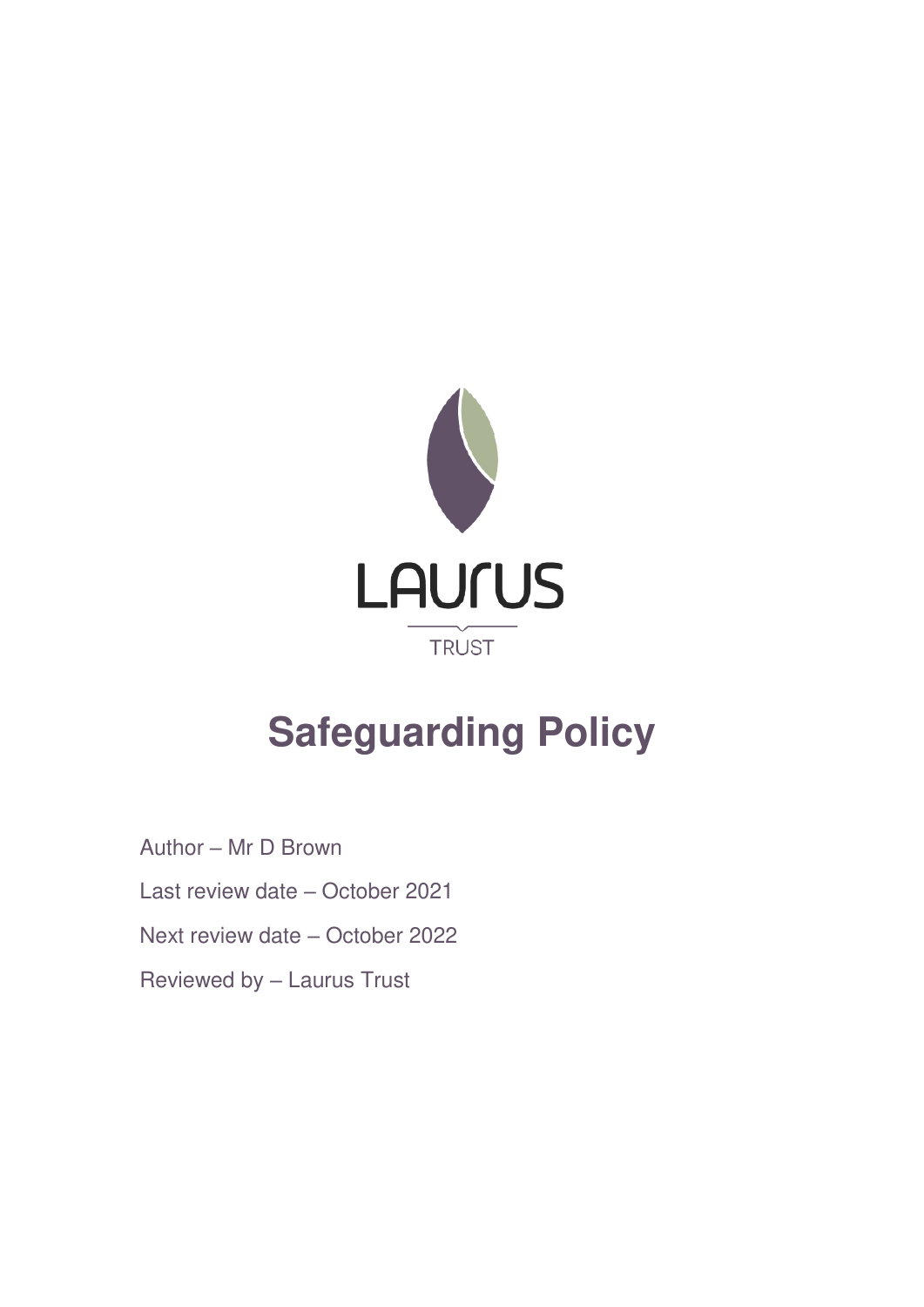# **Contents**

| SAFER USE OF THE INTERNET AND DIGITAL              |  |
|----------------------------------------------------|--|
|                                                    |  |
| EARLY IDENTIFICATION RECOGNISING AND RESPONDING TO |  |
|                                                    |  |
| <b>SERIOUS YOUTH</b><br>. 24                       |  |
|                                                    |  |
|                                                    |  |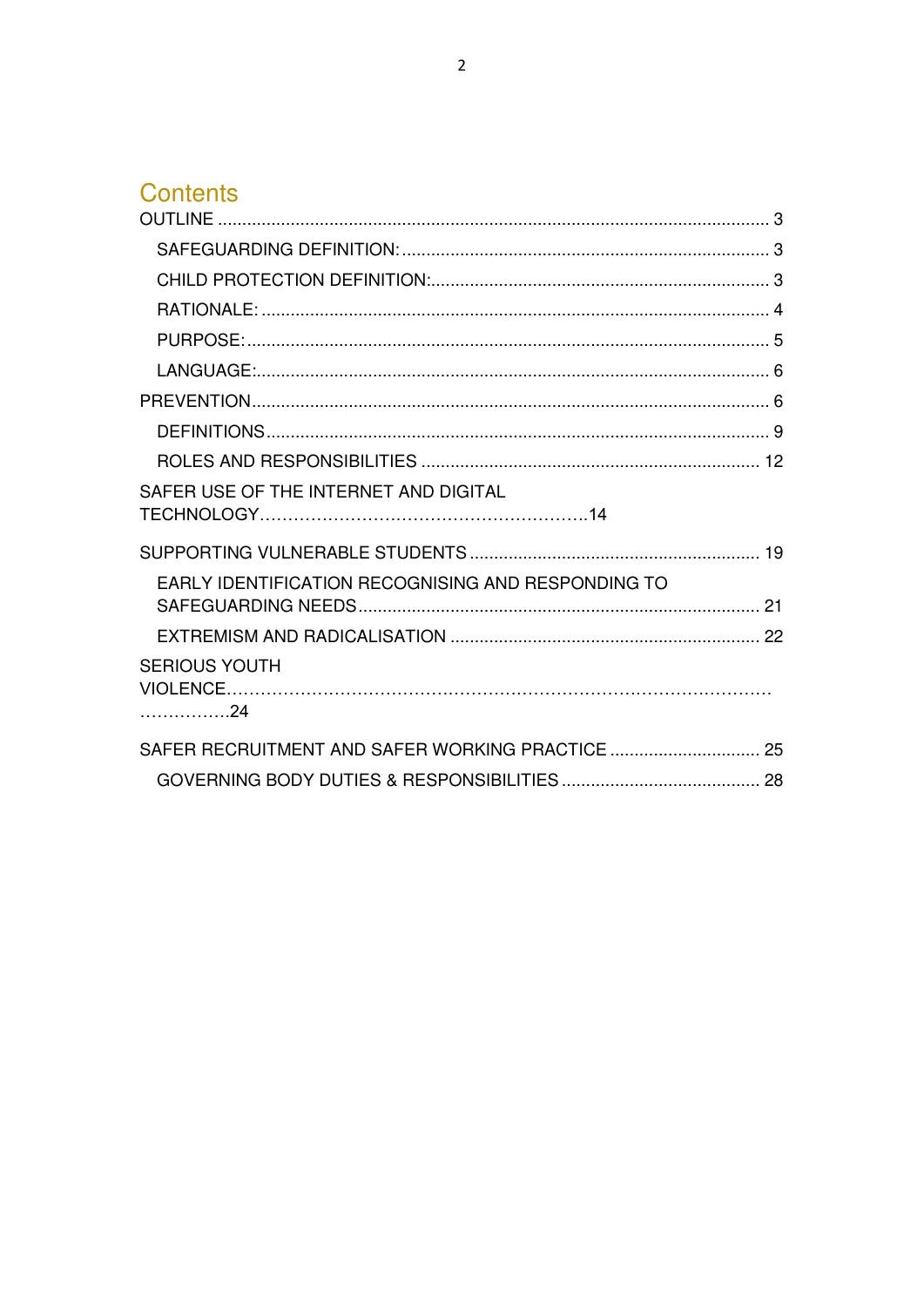## <span id="page-2-0"></span>OUTLINE

Safeguarding and promoting the welfare of children and young people is everyone's responsibility. Everyone who comes into contact with children, their families and carers has a role to play in safeguarding them and promoting their welfare. In order to fulfil this responsibility effectively, all professionals should make sure their approach is child-centred. This means that they should consider, at all times, what is in the best interests of the child.

No single professional can have a full picture of a child's needs and circumstances. If children and families are to receive the right help at the right time, everyone who comes into contact with them has a role to play in identifying concerns, sharing information and taking prompt and restorative action. In line with this understanding, any adult working or volunteering in the Trust community has a responsibility to recognise when a child or young person may be in need or be vulnerable in some way, and to respond to this recognition in a timely and appropriate way.

#### <span id="page-2-1"></span>SAFEGUARDING DEFINITION:

Safeguarding and promoting the welfare of children is defined for the purposes of this guidance as: protecting children from maltreatment; preventing impairment of children's health or development; ensuring that children grow up in circumstances consistent with the provision of safe and effective care; and taking action to enable all children to have the best outcomes.

("Working Together to *Safeguarding Children" DfE 2018*)

#### <span id="page-2-2"></span>CHILD PROTECTION DEFINITION:

Child Protection is a part of the safeguarding agenda. It refers to the action that is required to be undertaken to protect children who are suffering, or are likely to suffer, significant harm.

THIS POLICY ENCOMPASSES CHILD PROTECTION.

Children includes everyone under the age of 18 (Children Act 1989 and 2004) and this is term used throughout the rest of this policy.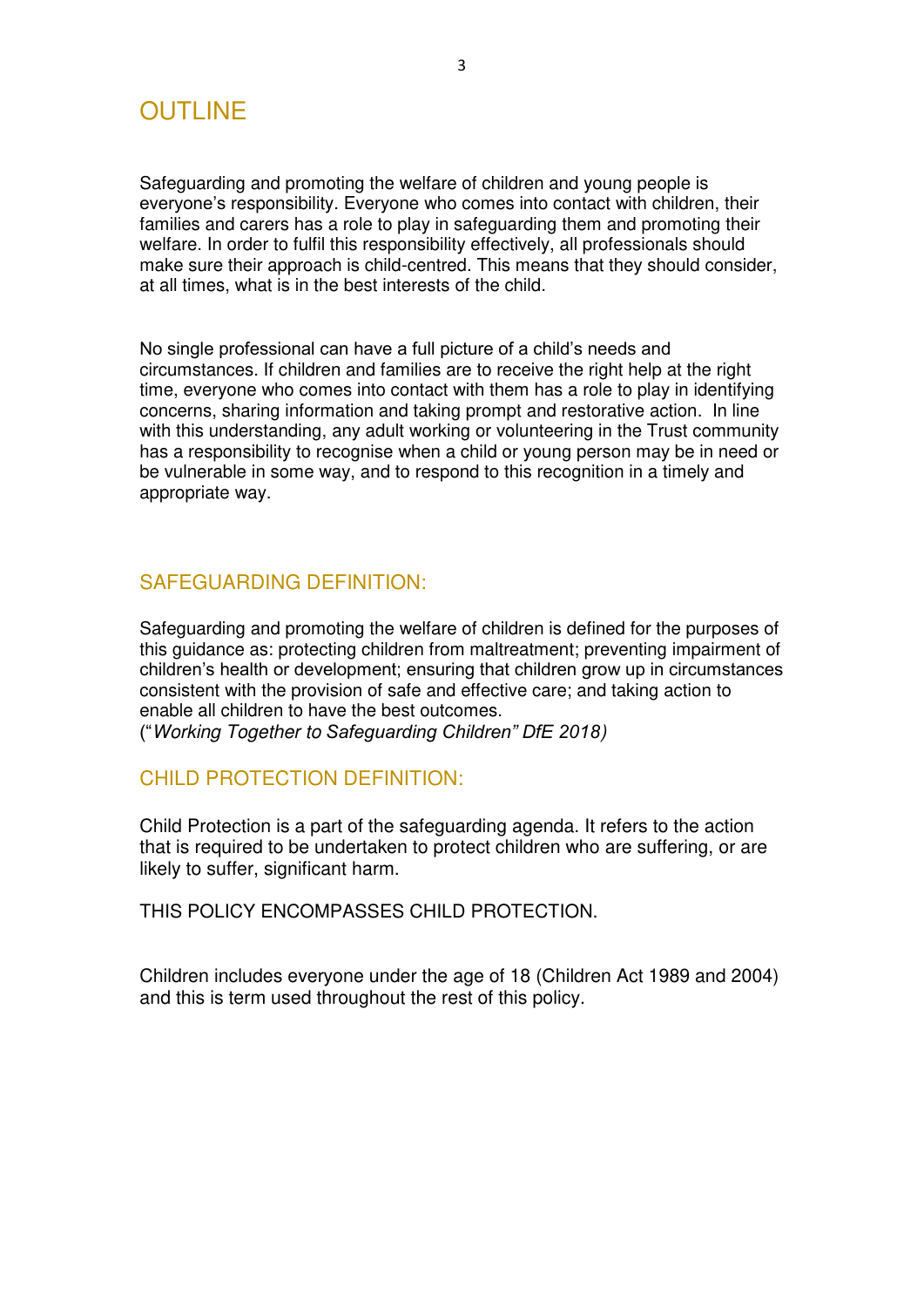## <span id="page-3-0"></span>RATIONALE:

In the Laurus Trust we recognise the responsibility we have under Section 175 of the Education and Inspections Act 2002, to have arrangements for safeguarding and promoting the welfare of children. This policy demonstrates the Trust's commitment and compliance with safeguarding legislation.

Staff and volunteers working in the Trust have a crucial role to play in noticing indicators of possible abuse or neglect and referring them to the correct persons or services for support and intervention. Everyone working or volunteering in the Trust is trained to recognise signs of concern and in line with this policy must report concerns following school and local authority procedures.

Staff and volunteers and sessional workers are updated on safeguarding issues frequently across the year – The Designated Safeguarding Lead will run sessions for staff. These updates include learning from serious case reviews and local learning reviews on how to improve practice to prevent children from harmed.

As a trust we believe that the welfare of every child is paramount and we take safeguarding very seriously. Therefore, should staff have any concerns they feel are of a safeguarding nature, they are expected to report, record and take the necessary steps to ensure that the child is safe and protected and that key staff are aware promptly of any such concerns. We are aware that this can lead to challenge from parents/carers, but at all times we collectively work to ensure that the child is at the heart of all our decisions and that we act in their best interests.

As part of our commitment to and compliance with safeguarding legislation and guidance; we also refer to:

- [Working Together to Safeguard Children 2018](https://assets.publishing.service.gov.uk/government/uploads/system/uploads/attachment_data/file/729914/Working_Together_to_Safeguard_Children-2018.pdf)
- What to do if you are worried a child is being abused. 2015
- Keeping children Safe In Education 2021
- Guidance for safer working practice for staff working in education settings. [October 2015](https://www.saferrecruitmentconsortium.org/GSWP%20Oct%202015.pdf)
- [Greater Manchester Safeguarding Policies and Procedures](http://greatermanchesterscb.proceduresonline.com/index.htm)
- Preventing and tackling bullying advice
- [Sexual-violence-and-sexual-harassment-between-children-in-schools-and](https://www.gov.uk/government/publications/sexual-violence-and-sexual-harassment-between-children-in-schools-and-colleges)[colleges](https://www.gov.uk/government/publications/sexual-violence-and-sexual-harassment-between-children-in-schools-and-colleges)
- [Mental Health and behaviour in schools November 2018](https://assets.publishing.service.gov.uk/government/uploads/system/uploads/attachment_data/file/755135/Mental_health_and_behaviour_in_schools__.pdf)
- [Designated Teacher for Looked After and Previously Looked After Children.](https://www.gov.uk/government/publications/designated-teacher-for-looked-after-children)  [February 2018](https://www.gov.uk/government/publications/designated-teacher-for-looked-after-children)
- School online safety policy
- Staff Code of Conduct
- Staff use of mobile phones and Social Media Policy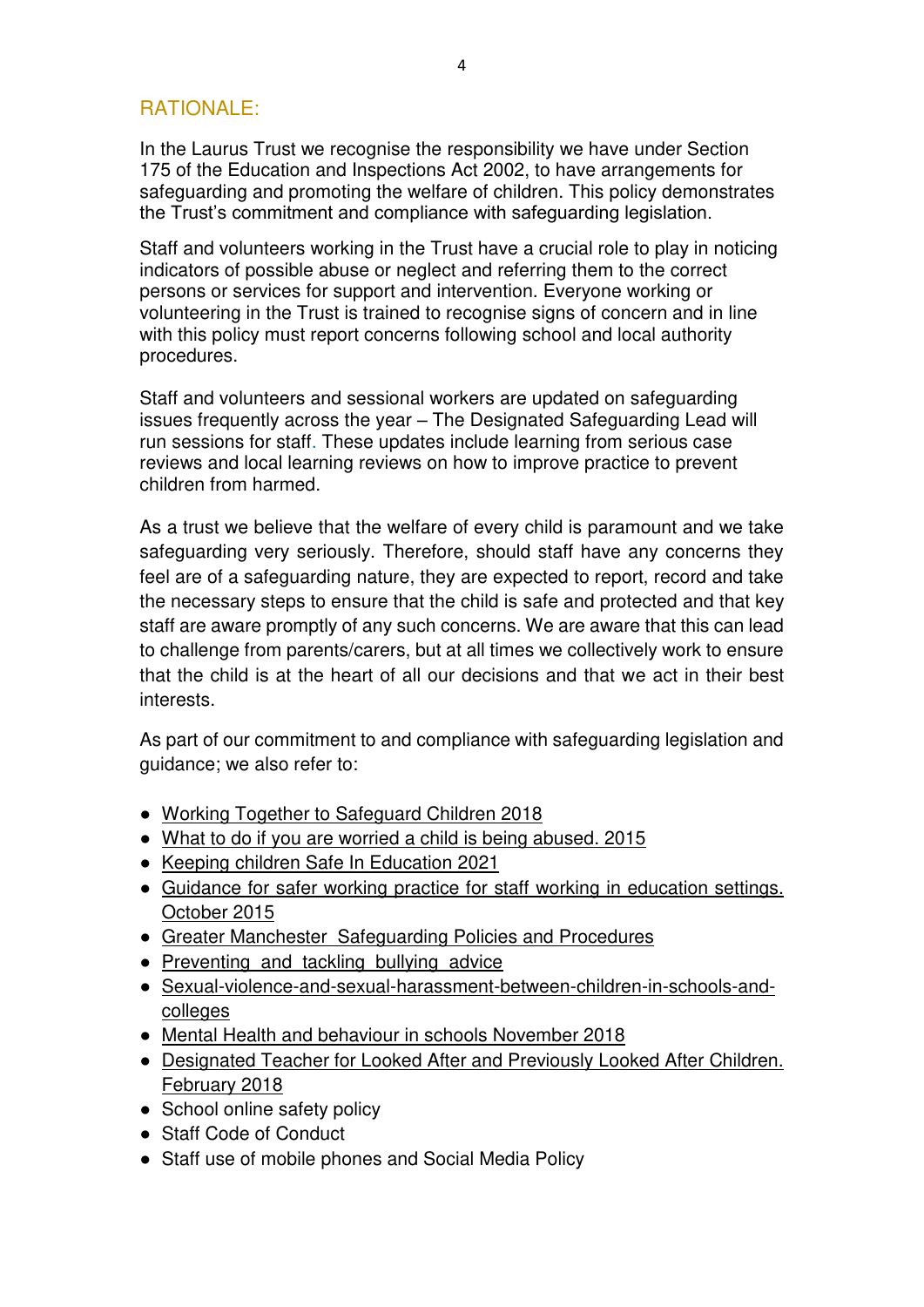#### Information sharing and confidentiality

We take data handling and information sharing seriously. Trust staff have received appropriate training in relation to information sharing and confidentiality. We have a trained Data Protection Officer (DPO) as required by the General Data Protection Regulations (GDPR) to ensure that our Trust is compliant with confidentiality and information sharing requirements. The DPO is Mrs Paula Murphy.

Sharing information enables practitioners and agencies to identify and provide appropriate services that safeguard and promote the welfare of children.

Where we share information in relation to safeguarding or a child protection matter we follow local and national guidance, we pay particular regard to [Information sharing](https://assets.publishing.service.gov.uk/government/uploads/system/uploads/attachment_data/file/721581/Information_sharing_advice_practitioners_safeguarding_services.pdf)  advice for practitioners in safeguarding services and Data Protection Toolkit for **[Schools](https://assets.publishing.service.gov.uk/government/uploads/system/uploads/attachment_data/file/747620/Data_Protection_Toolkit_for_Schools_OpenBeta.pdf)** 

#### <span id="page-4-0"></span>PURPOSE:

The purpose of the policy is to ensure that the welfare of children is understood and promoted at all times. In the Laurus Trust we understand that the welfare of the child is paramount.

We strive to ensure that all children regardless of their age, gender, ability, culture, race, language, religion or sexual identity are protected from harm in all its forms. All staff and volunteers have an equal responsibility to act on concerns, suspicions or disclosures that lead them to suspect or understand a child may be is at risk of harm.

As part of our duty of care we also work to ensure that students and staff involved in safeguarding and child protection issues receive appropriate support.

All staff and volunteers understand what to do if there are concerns or allegations about any adult working or volunteering in any of our schools during or outside of the normal school day.

The procedures contained in this policy apply to all staff, volunteers, sessional workers, students, agency staff or anyone working on behalf of the Laurus Trust. We expect that this policy takes primacy over other agency policies when work is being delivered on this site or on our behalf, as we maintain a duty of care to all in our community of schools.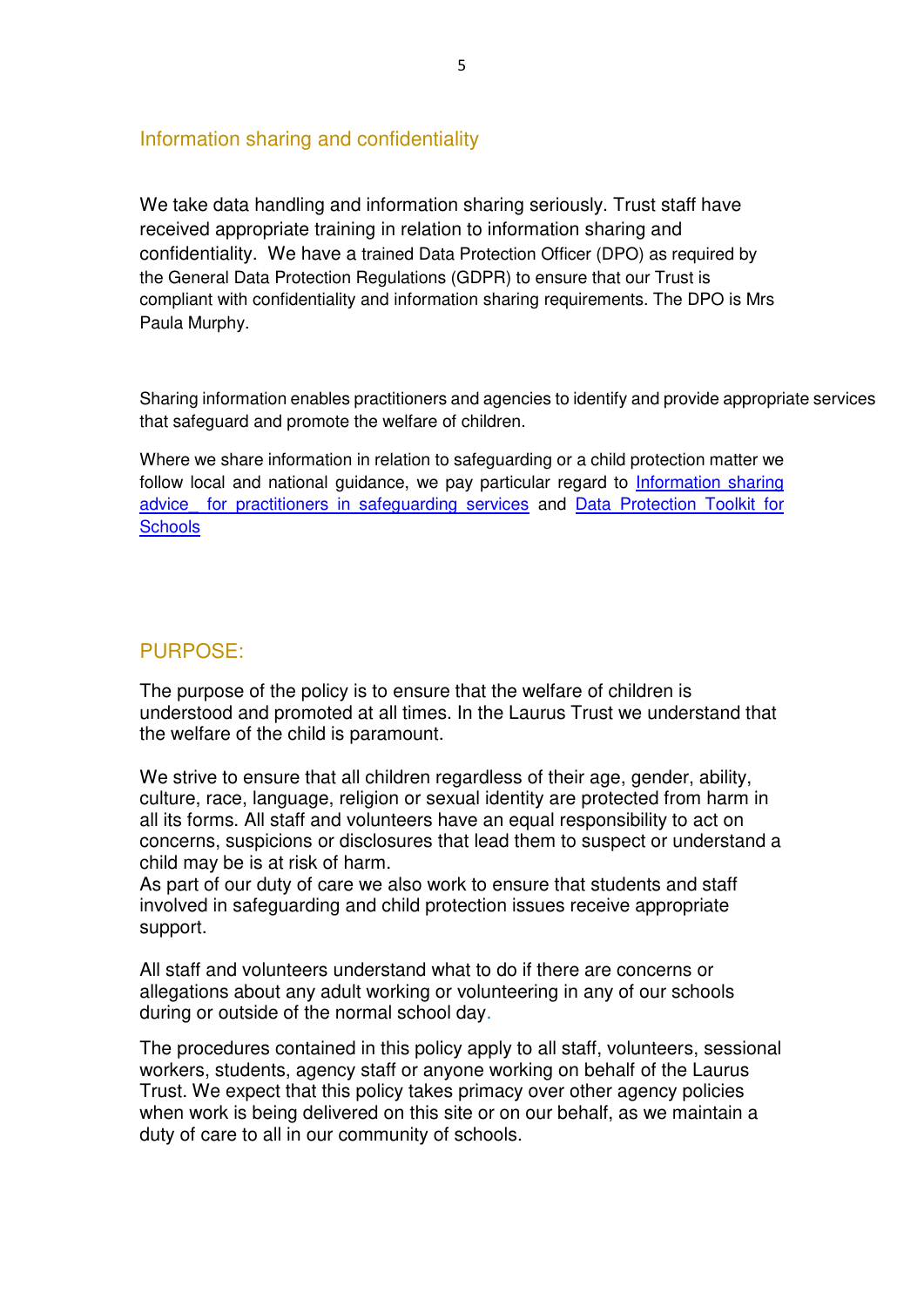#### <span id="page-5-0"></span>LANGUAGE:

Safeguarding and promoting the welfare of children refers to the process of protecting children from maltreatment, preventing the impairment of children's health or development, ensuring that children are growing up in circumstances consistent with the provision of safe and effective care and taking action to enable all children to have the best life chances.

Early Help refers to mechanisms providing support as soon as a problem emerges at any point in a child's life, from the foundation years through to the teenage years.

Child Protection refers to the activity undertaken to protect specific children who are suffering, or are likely to suffer, significant harm.

Staff refers to all those working for or on behalf of the Trust in either a paid or voluntary capacity and will be used from this point on in this document.

Child refers to all young people who have not yet reached the age of 18. Students who are 18 years of age or older will be considered as children with regards to the application of this policy.

Parent refers to birth parents and other adults who are in a parenting role including; step-parents, foster parents, carers and adoptive parents.

## <span id="page-5-1"></span>**PREVENTION**

We will establish and maintain an ethos where:

Children feel safe and secure in an environment which allows them to learn, and develop on a journey to achieving their full potential. We will educate and support our children in an inclusive, supportive and non-judgemental environment.

Children understand that there are adults in school whom they can talk to if worried, scared or facing difficulty. We will work hard to be a restorative staff team who actively listen and respond.

Staff development and awareness in respect of safeguarding is given the highest priority across the Trust to ensure we all fully understand and implement the national and local agenda. All our staff and volunteers are required to read Keeping Children safe in Education (KCSiE) Part 1 and annex A. All staff are required to undertake annual safeguarding training and update training in line with KCSiE 2021.

Staff development ensures that all members of the trust are alert to how mental health problems can underpin behaviour issues and recognise that under the under the Equality Act 2010, some mental health issues will meet the definition of disability. Processes ensure that pupils experiencing mental health problems are well supported effectively, working with external support where needed.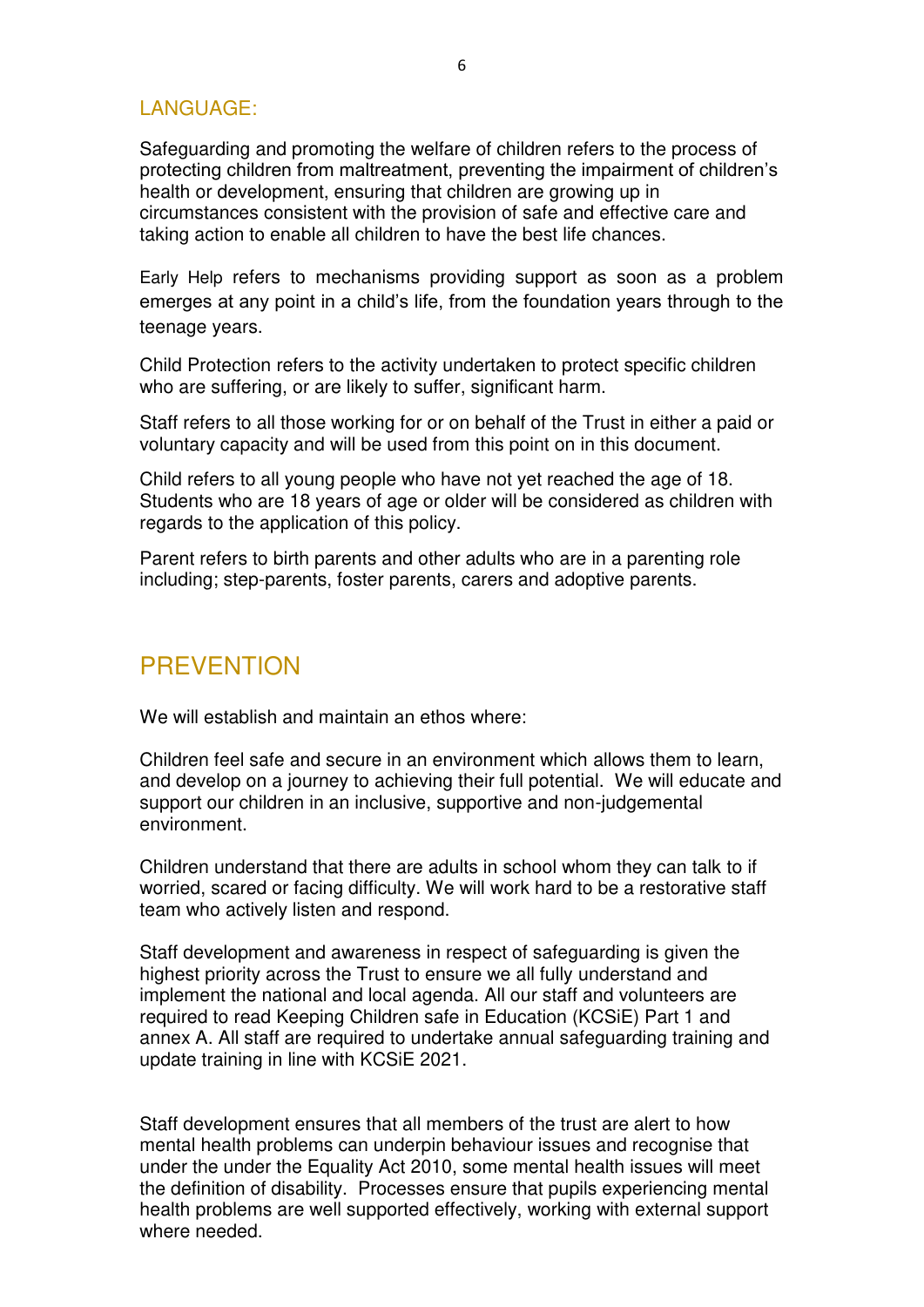We provide frequent, appropriate opportunities for Personal, Social and Health Education throughout the curriculum, ensuring children develop skills and understanding on their journey to adulthood which will enable them to be safe; develop the skills to recognise healthy and unhealthy relationships (both online and in the physical world); and where to find sources of support.

Children are supported in recognising risks in various forms including on the internet. That children understand what kind of physical contact and virtual contact is acceptable and are able to recognise inappropriate pressure from others, including that which threatens their personal safety and well-being and give them strategies to counter this.

Staff feel empowered to share safeguarding concerns in a swift and timely way bringing them to the attention of the Designated Safeguarding Lead (DSL) and/ or the Head of School. Accepting that safeguarding is the responsibility of all in our community, staff feel able to ask safeguarding questions and receive appropriate feedback following up on concerns as part of this shared responsibility to safeguard children. All staff know how to report concerns via CPOMS

Emerging issues and themes are proactively addressed and fed back to the Local Authority (LA) and local Safeguarding Children Partnership (SSCP) to ensure a multi-agency awareness and that strategies are developed.

There is a clear approach to substance misuse (drugs and alcohol). Any issues of drugs and substance misuse are recorded and there are strategies to educate children appropriately delivered throughout our schools and curriculums.

We use the mechanisms and services available to understand the range of issues which may make a child vulnerable and ensure children and young people receive the most appropriate support or referral and access to other provision; actively supporting multi agency planning for those children and, in doing so, providing information about the 'voice of the child' and the child's personal experiences and perspectives as evidenced by observations or information provided.

Our schools' arrangements for consulting with, listening and responding to students are that we make sure that our children know that members of staff are always prepared to listen to them. Children are made aware that they can report any concerns verbally to any member of staff, and we will act upon this.

Our schools will use an anonymous questionnaire annually and Student Voice that specifically asks children how safe they feel in their school.

In addition members of our staff are mindful of the need to actively listen to children at all times during the school day. Staff members are asked to report the content of these conversations to senior leaders through established meeting structures in school, whether or not there are concerns expressed by the children. We do this to ensure that we have a constant overview about how our children are feeling in school throughout the year.

Our schools' arrangements for consulting with, listening and responding to parents/carers are that we keep channels of communication open at all times.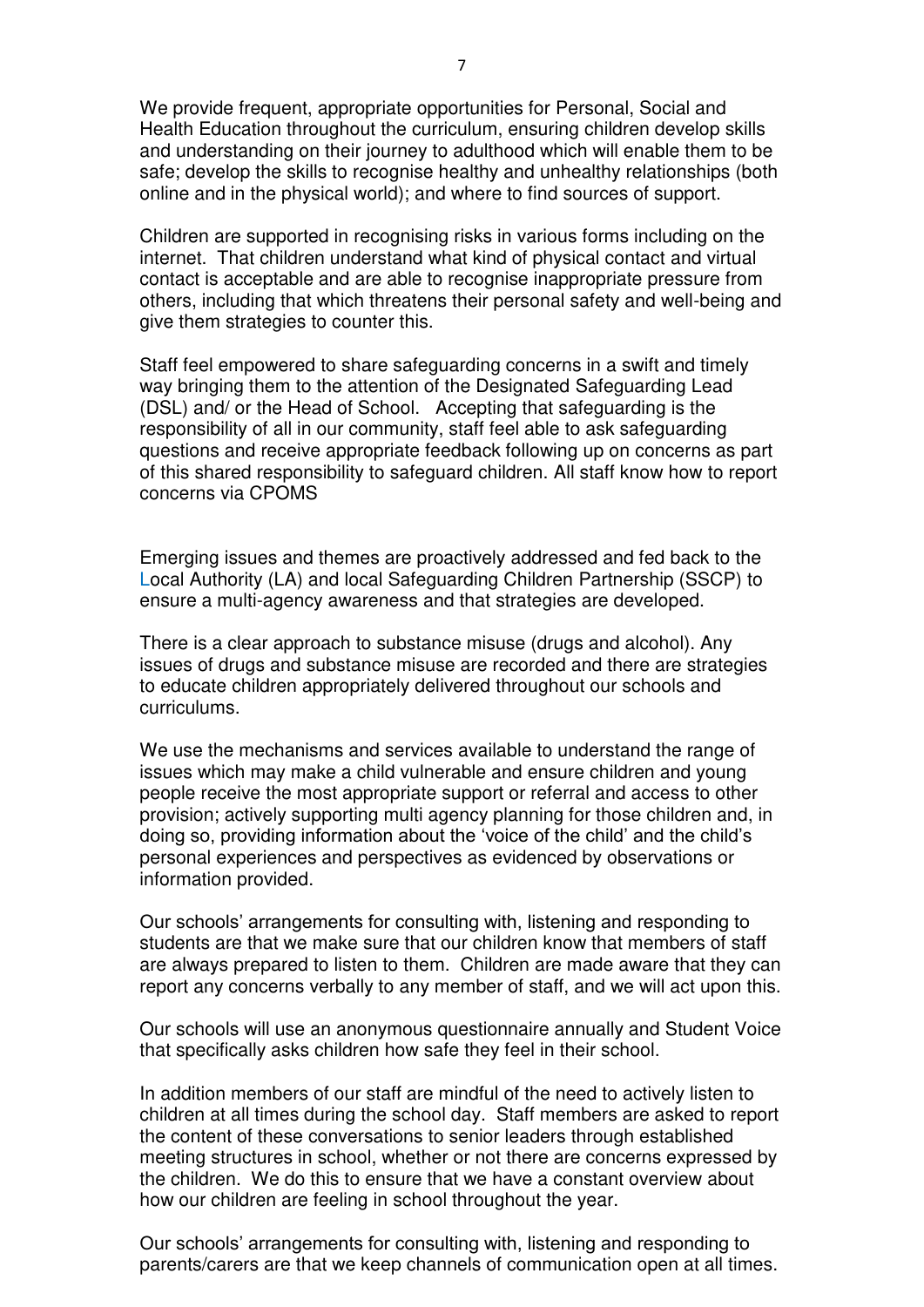There is a commitment to the continuous development of staff with regard to safeguarding training:

- All staff access training annually with regular updates across the academic year.
- We undertake SSCP 'endorsed' Basic Awareness training and all new staff, as part of their induction, access safeguarding training within the first term of their employment/placement.
- The Designated Lead and/or deputy attends DSL safeguarding training on bi-annual basis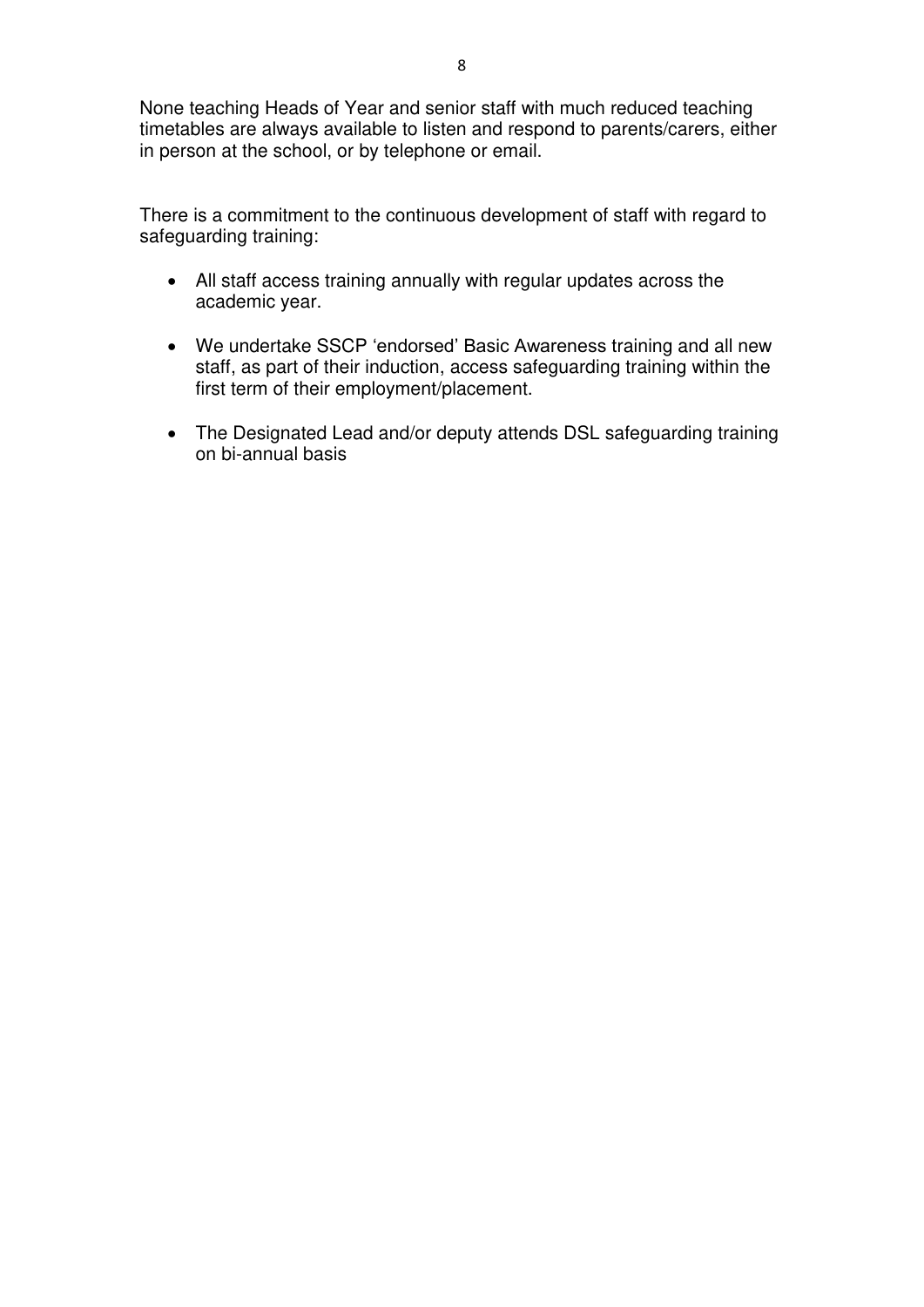#### <span id="page-8-0"></span>**DEFINITIONS**

Staff are trained and supported to understand the types of abuse that some children experience and work to the following definitions:

**All schools are aware that abuse, neglect and safeguarding issues are rarely standalone events that can be covered by one definition or label. In most cases multiple issues may overlap with one another.** 

**Abuse:** a form of maltreatment of a child. Somebody may abuse or neglect a child by inflicting harm or by failing to act to prevent harm. Children may be abused in a family or in an institutional or community setting by those known to them or, more rarely, by others (e.g. via the internet). They may be abused by an adult or adults or another child or children. Abuse will never be tolerated or passed off as "banter", "just having a laugh" or "part of growing up".

**Physical abuse**: a form of abuse which may involve hitting, shaking, throwing, poisoning, burning or scalding, drowning, suffocating or otherwise causing physical harm to a child. Physical harm may also be caused when a parent or carer fabricates the symptoms of, or deliberately induces, illness in a child.

**Emotional abuse**: the persistent emotional maltreatment of a child such as to cause severe and adverse effects on the child's emotional development.

It may involve conveying to a child that they are worthless or unloved, inadequate, or valued only insofar as they meet the needs of another person.

It may include not giving the child opportunities to express their views, deliberately silencing them or 'making fun' of what they say or how they communicate.

It may feature age or developmentally inappropriate expectations being imposed on children. These may include interactions that are beyond a child's developmental capability as well as overprotection and limitation of exploration and learning, or preventing the child participating in normal social interaction.

It may involve seeing or hearing the ill-treatment of another.

It may involve serious bullying (including cyberbullying), causing children frequently to feel frightened or in danger, or the exploitation or corruption of children.

Some level of emotional abuse is involved in all types of maltreatment of a child, although it may occur alone.

**Sexual abuse**: involves forcing or enticing a child or young person to take part in sexual activities, not necessarily involving a high level of violence, whether or not the child is aware of what is happening. The activities may involve physical contact, including assault by penetration (for example rape or oral sex) or non-penetrative acts such as masturbation, kissing, rubbing and touching outside of clothing. They may also include non-contact activities, such as involving children in looking at, or in the production of, sexual images, watching sexual activities, encouraging children to behave in sexually inappropriate ways, or grooming a child in preparation for abuse (including via the internet). Sexual abuse is not solely perpetrated by adult males. Women can also commit acts of sexual abuse, as can other children.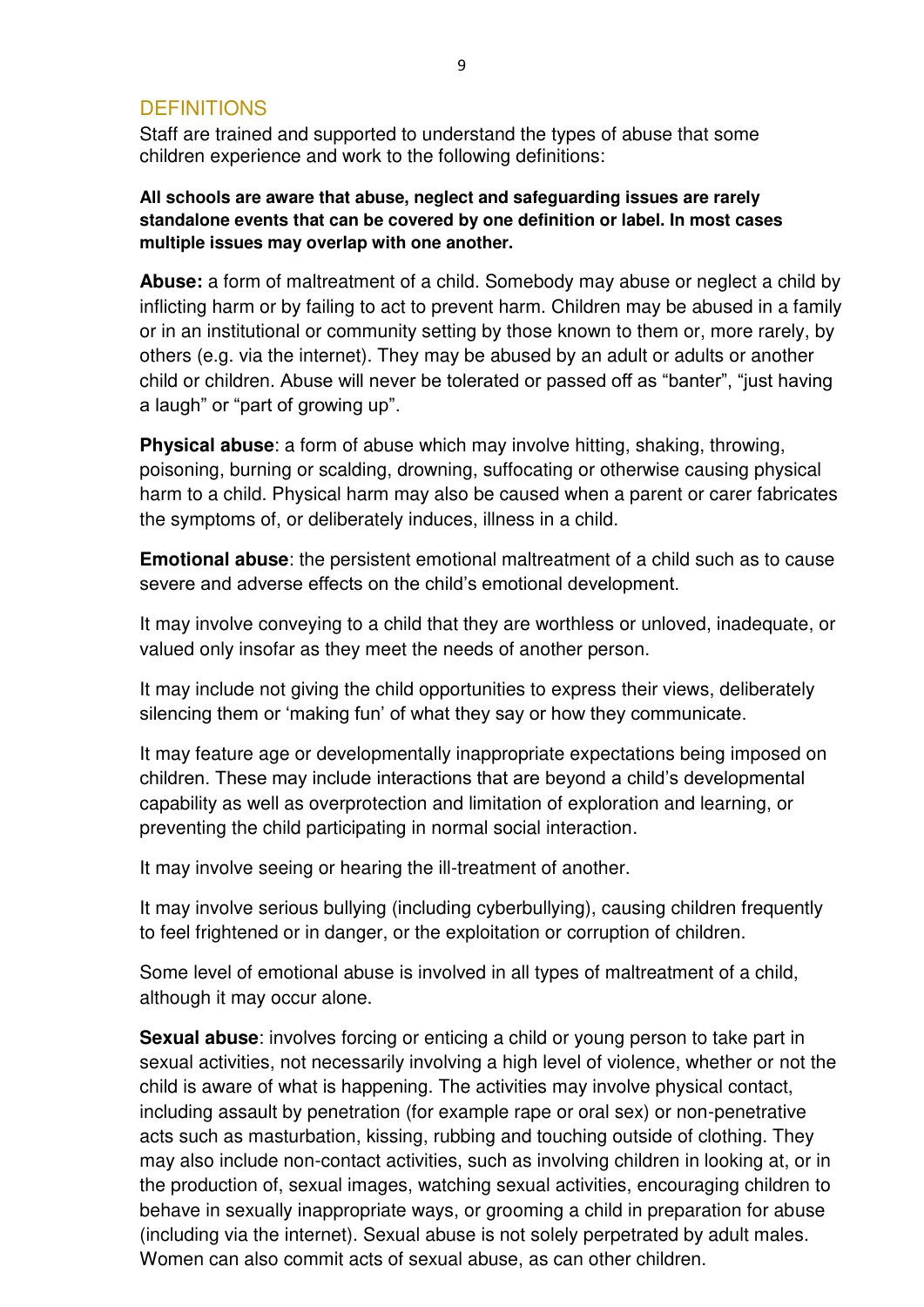**Neglect**: the persistent failure to meet a child's basic physical and/or psychological needs, likely to result in the serious impairment of the child's health or development. Neglect may occur during pregnancy as a result of maternal substance abuse. Once a child is born, neglect may involve a parent or carer failing to:

- provide adequate food, clothing and shelter (including exclusion from home or abandonment);
- protect a child from physical and emotional harm or danger;
- ensure adequate supervision (including the use of inadequate care-givers);
- ensure access to appropriate medical care or treatment;
- include neglect of, or unresponsiveness to, a child's basic emotional needs.

Complex safeguarding: is used to describe criminal activity (often organised) or behaviour associated to criminality, involving often vulnerable children where there is exploitation and/or a clear or implied safeguarding concern.

In Stockport domestic abuse has been included within this definition in acknowledgement of the similarities between the process of grooming and controlling victims of domestic abuse and those subject to complex abuse and the need for a specialist and sensitive approach to working with children and families at highest risk of all these areas of concerns to reduce risk and effect positive outcomes. Stockport family have agreed that the following areas are encompassed within complex safeguarding:

- Domestic Abuse including honour-based violence and forced marriage
- Child Sexual Exploitation (CSE)
- Serious Organised Crime including Child Criminal Exploitation (CCE)
- Modern slavery and Trafficking
- Female Genital Mutilation
- Radicalisation and Extremism

Child Sexual Exploitation (CSE): is a form of child sexual abuse, it involves exploitative situations, contexts and relationships where young people receive something (for example food, accommodation, drugs, alcohol, gifts or money) as part of a grooming process. Ultimately, this results in them engaging in sexual activities. Sexual exploitation can take many forms ranging from the seemingly 'consensual' relationship where sex is exchanged for affection or gifts, to serious organised crime by gangs and groups.

All staff are alert to possible indicators and will raise concerns as appropriate. They are aware of the pan Greater Manchester CSE policy and procedures and of the school screening tool (SERAT) including where to find it, how to complete it and what happens next.

Child Sexual Exploitation is a form of child sexual abuse. It occurs where an individual or group takes advantage of an imbalance of power to coerce, manipulate or deceive a child or young person into sexual activity (a) in exchange for something the victim needs or wants, and/or (b) for the financial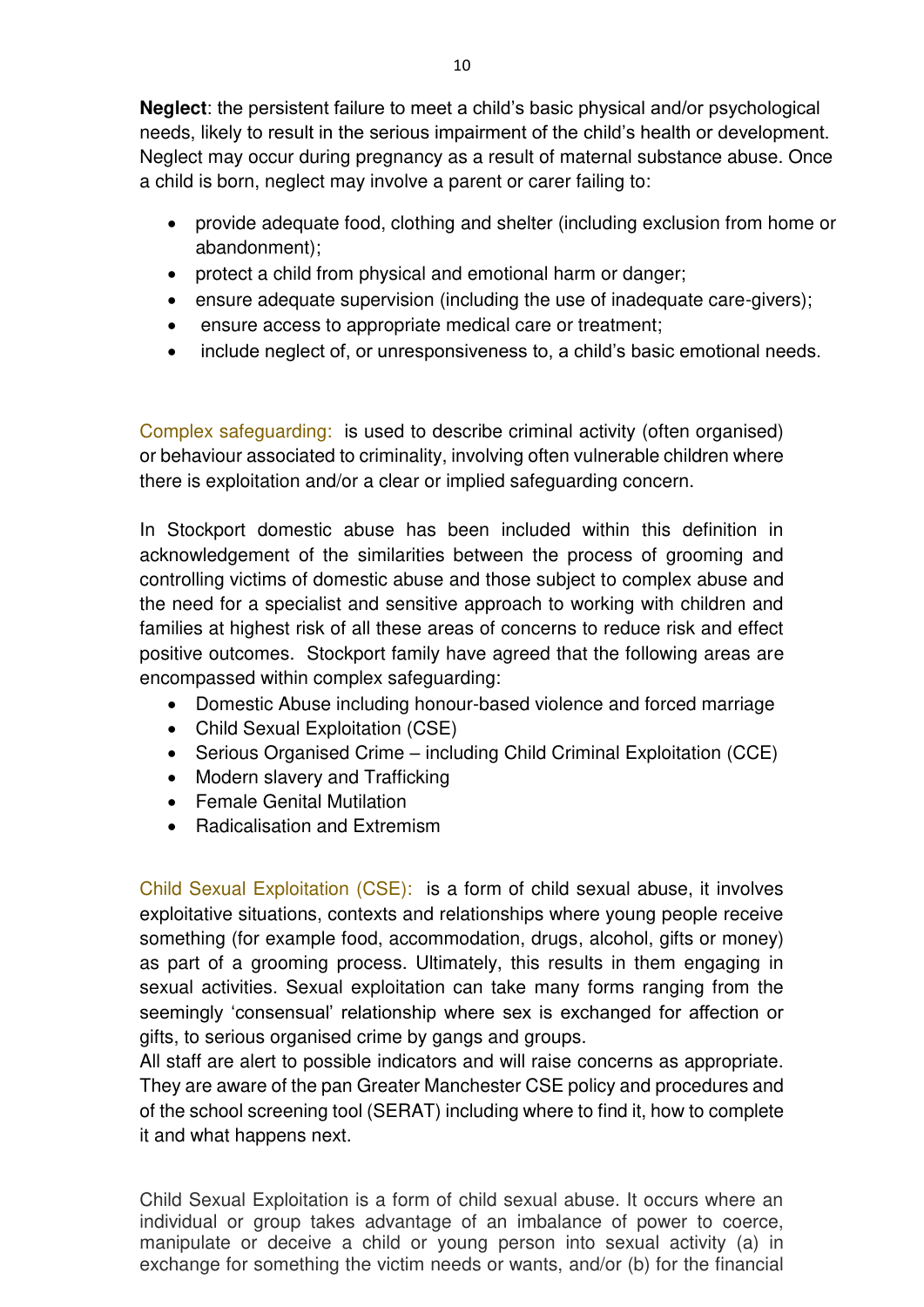advantage or increased status of the perpetrator or facilitator. The victim may have been sexually exploited even if the sexual activity appears consensual. Child sexual exploitation does not always involve physical contact; it can occur through the use of technology.

(Child Sexual Exploitation, DfE, Feb 2017)

#### Harmful Sexual Behaviours

"Harmful sexual behaviour (HSB) is developmentally inappropriate sexual behaviour which is displayed by children and young people and which may be harmful or abusive. It can be displayed towards younger children, peers, older children or adults. It is harmful to the children and young people who display it, as well as those it is directed towards" (NSPCC 2016)

HSB includes (but is not limited to):

- Sexist jokes and comments
- Physical and sexual abuse
- Sexual harassment and violence
- Gender based violence
- Emotional harm
- On and offline bullying
- Teenage relationship abuse
- CSE (Child Sexual Exploitation)

See full Harmful Sexual Behaviours policy on the Trust website

#### Children and young people who harm others (also referred to as Peer-on peer abuse)**:**

We understand that safeguarding issues can manifest themselves via peer on peer abuse. This may include:

- Bullying (including cyber bullying) and prejudice-based behaviours
- Gender based violence/sexual assaults
- Taking, collecting and sharing of naked or semi-naked images and upskirting
- Physical abuse such as hitting, kicking, shaking, biting, hair pulling, or otherwise causing physical harm
- Initiating/hazing type violence and rituals

Staff are clear on our procedures with regards to peer on peer abuse and such matters are always taken seriously. We regularly address this issue via PHSE lessons regarding healthy relationships, School Nurse Team input and year group assemblies.

#### Sexual violence and sexual harassment

Sexual violence and sexual harassment can occur between two children of **any age and sex**. It can also occur through a group of children sexually assaulting or sexually harassing a single child or a group of children.

Children who are victims of sexual violence and sexual harassment will likely find the experience stressful and distressing, and it may adversely affect their educational attainment. Sexual violence and sexual harassment exist on a continuum and may overlap, they can occur online and offline (both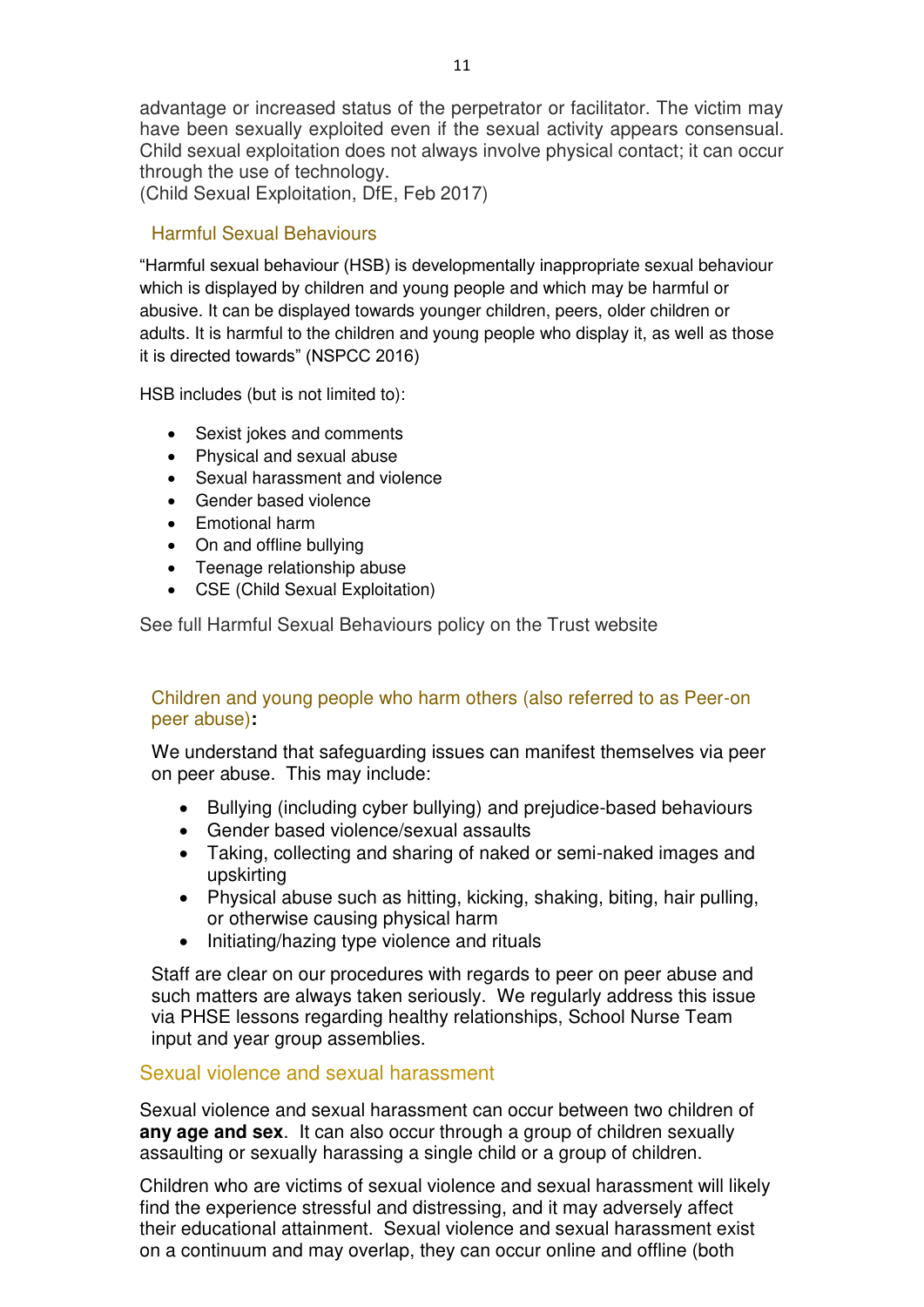physically and verbally) **and are never acceptable**. It is important that **all** victims are taken seriously and offered appropriate support.

We understand that reports of sexual violence and harassment are extremely complex to manage. We take a zero tolerance stance and will not accept such behaviour. It is essential that victims are protected, offered appropriate support and every effort is made to ensure their education is not disrupted. It is also important that other children, adult students and school and college staff are supported and protected as appropriate. We take reports of sexual harassment and sexual violence seriously and will always act to address reports and concerns we do this by:

- Zero tolerance and not dismissing sexual violence or sexual harassment as "banter", "part of growing up", "just having a laugh" or "young people being young people"
- Challenging behaviour (potentially criminal in nature), such as grabbing bottoms, breasts and genitalia and flicking bras and lifting skirts. Dismissing or tolerating such behaviours risks normalising them and
- Understanding that all the above can be driven by wider social factors beyond the school and college, such as everyday sexist stereotypes and everyday sexist language. Ensuring we have a whole school/college approach (especially preventative education)
- We adhere to Government guidance as described in

#### Sexual violence and

sexual harassment between children in schools and colleges.pd f and local guidance including harmful sexual behaviours presented by children and young people. We will always make referrals as appropriate and ensure staff are trained and informed of our approaches to this matter

#### Contextual Safeguarding

Safeguarding incidents and/or behaviours can be associated with factors outside of a school or college and/or can occur between children outside the school. All staff in the trust, but especially the designated safeguarding leads (or deputys) should be considering the context within which such incidents and/or behaviours occur. This is known as contextual safeguarding, which simply means assessments of children should consider whether wider environmental factors are present in a child's life that are a threat to their safety and/or welfare. Children's social care assessments should consider such factors so it is important that schools and colleges provide as much information as possible as part of the referral process. This will allow any assessment to consider all the available evidence and the full context of any abuse.

#### <span id="page-11-0"></span>ROLES AND RESPONSIBILITIES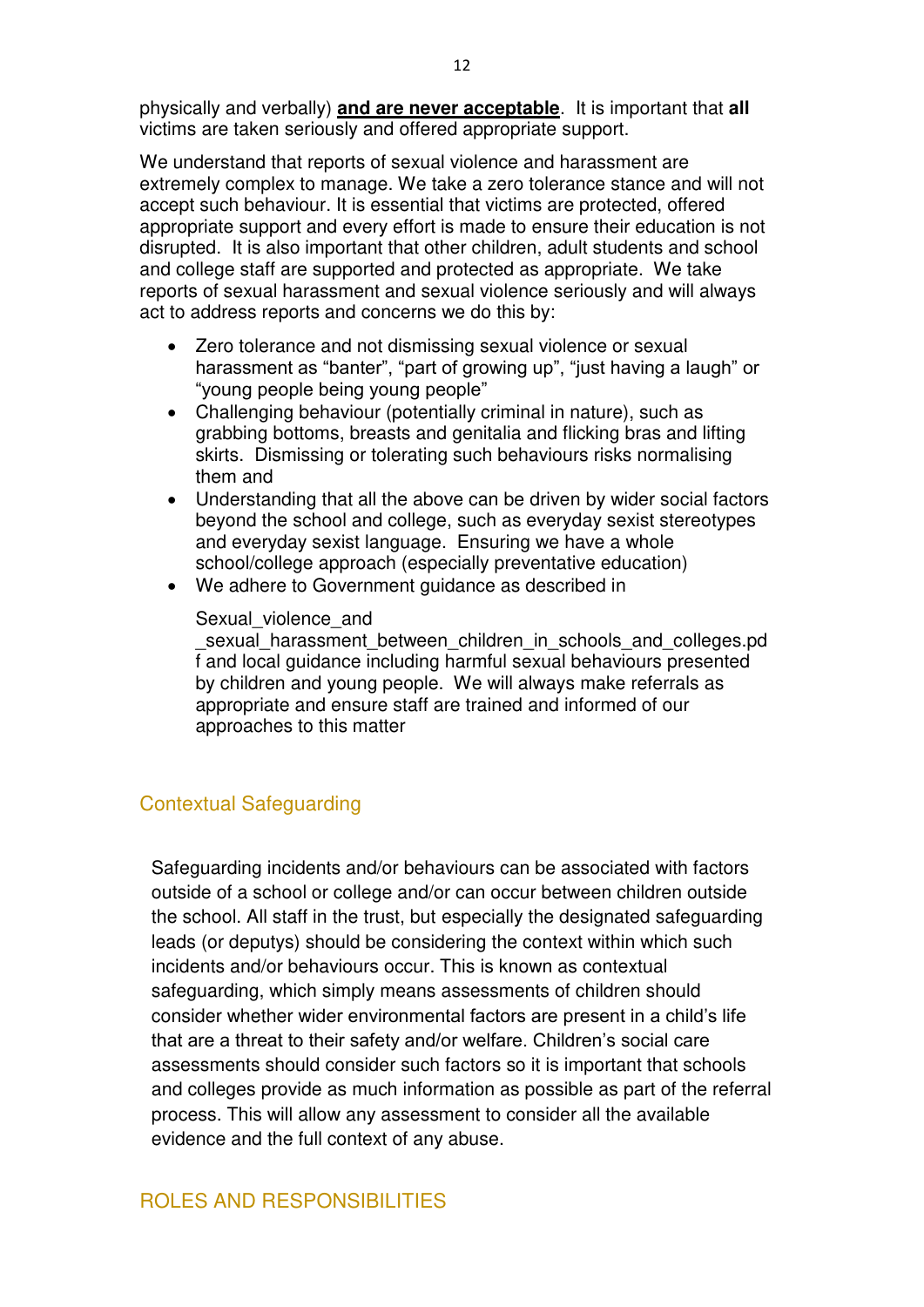The Trust will ensure that every member of staff and person working on behalf of the Trust:

- Knows the name of the DSL and any deputies in their school and understands his/her role and responsibilities.
- Understands they have an individual responsibility to refer safeguarding and child protection concerns.
- Will receive training at the point of induction so that they know:
	- their personal responsibility / code of conduct / teaching standards
	- Have read and adhere to Keeping Children Safe in Education 2021
	- SSCP child protection procedures and how to access them
	- the need to be vigilant in identifying cases of abuse at the earliest opportunity
	- how to support and respond to a child who discloses abuse/ significant harm
	- their duty concerning unsafe practices of a colleague.
	- the DSL will disclose any information about a student to other members of staff **only** on a need to know basis
	- the school will undertake appropriate discussion with parents/carers prior to involvement with other agencies wherever this is appropriate.
	- the school will ensure that parents/carers have an understanding of their obligations re: Child Protection by intervention as and when appropriate.
	- to develop effective links with relevant agencies in relation to safeguarding (child protection)
	- to ensure that, where there are unmet needs, an assessment of early help is initiated
	- to send appropriate representatives to case conferences, core groups, child protection review meetings and LAC reviews and PEP Meetings.

Where a member of staff is concerned that a child is in immediate danger or is at risk of harm they should report this to the Designated Safeguarding Lead via CPOMS, or their Deputy, without delay. A written record will be made of these concerns as immediately following the disclosure/concern being raised via CPOMS.

Where staff have conversations with a child who discloses abuse they follow the basic principles:

- listen and remain calm
- never ask a child if they are being abused
- make a record of discussion to include time, place, persons present and what was said (child language – do not substitute words)
- advise you will have to pass the information on
- never take photographs of any injury
- never record a child
- never undress a child to physically examine them
- allow time and provide a quiet space for support
- At no time promise confidentiality to a child or adult.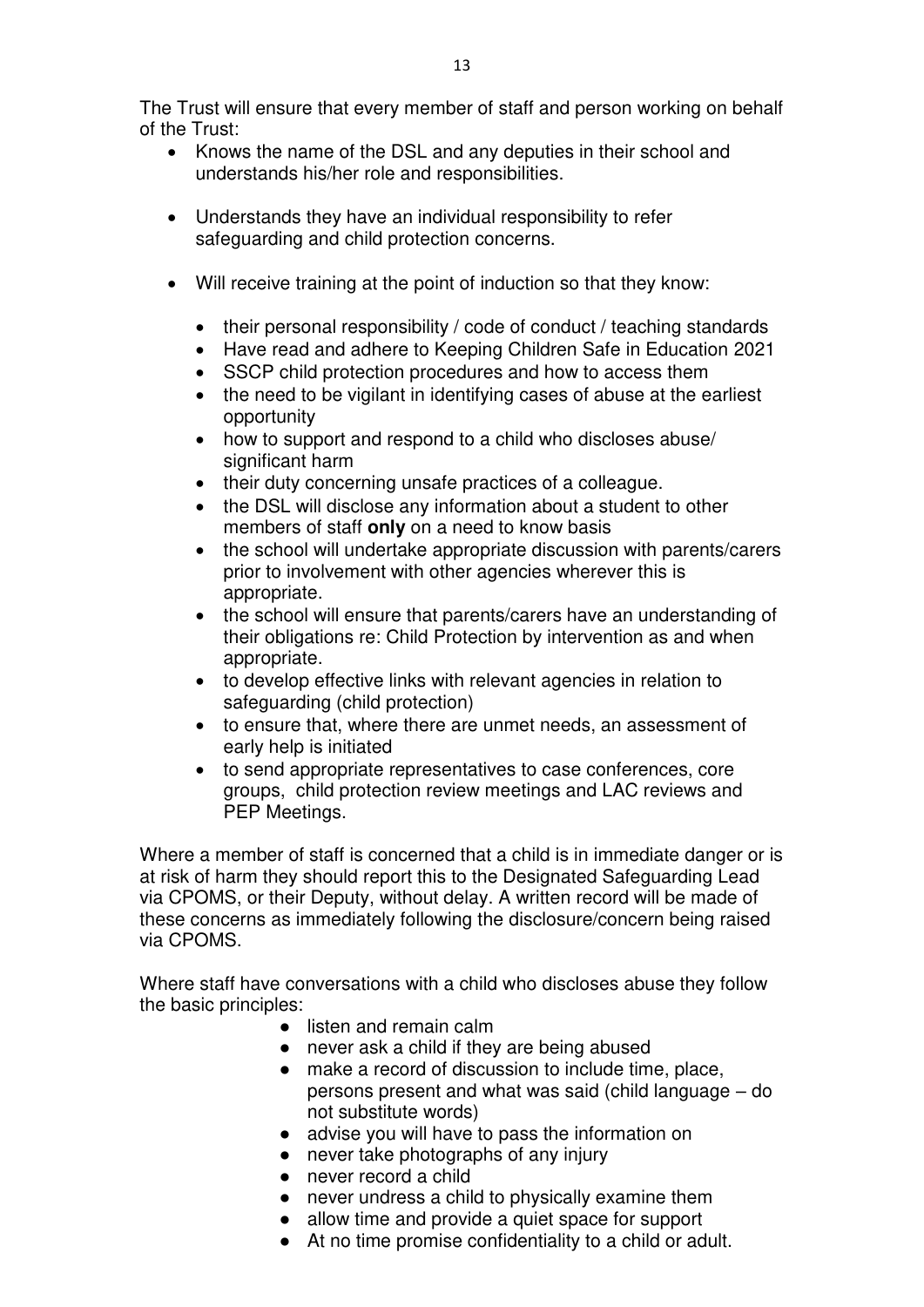● Details of conversations with professionals, family members and other relevant parties will be made and recorded on CPOMS

We will notify any Lead Social Worker if:

- a student subject to a Child Protection Plan (CPP) or TAC Plan is excluded (fixed term or permanent)
- there is an unexplained absence of a student on a CPP of more than 2 days or 1 day following a weekend, or as agreed as part of a CPP.
- if a child is missing and there is a need to follow Local Authority policy and any statutory guidance on Children Missing Education (CME).
- We will also notify the Virtual School if a LAC student is excluded.

We will notify the social worker and Virtual School Head in the appropriate Local Authority if:

- a pupil who is in the care of any Local Authority is at risk of/at the point of being excluded (fixed term or permanent)
- there is an unexplained absence of a pupil who is in the care of any Local Authority of more than 2 days or 1 day following a weekend, or as agreed as part of their care plan and/or personal education plan (PEP)
- if a young person in Local Authority Care is missing and there is a need to statutory guidance on Children Missing Education (CME)
- additional concerns arise

We understand that parents often hold key information about incidents, allegations or concerns therefore, **in the majority of situations; the Designated Safeguarding Lead or key staff member of staff will speak to the parents and gain their consent** to discuss any matters with other relevant agencies. There will be very few instances where, to speak to the parents, could further endanger the child. In those situations, they would still consult/refer, but would have clearly recorded reasons as to why they had not gained parental consent.

#### The use of 'reasonable force'

There are circumstances when it is appropriate for staff in our schools to use reasonable force to safeguard children. The term 'reasonable force' covers the broad range of actions used by staff that involve a degree of physical contact to control or restrain children. This can range from guiding a child to safety by the arm, to more extreme circumstances such as breaking up a fight or where a young person needs to be restrained to prevent violence or injury. 'Reasonable' in these circumstances means 'using no more force than is needed'. See school's Reasonable Force Policy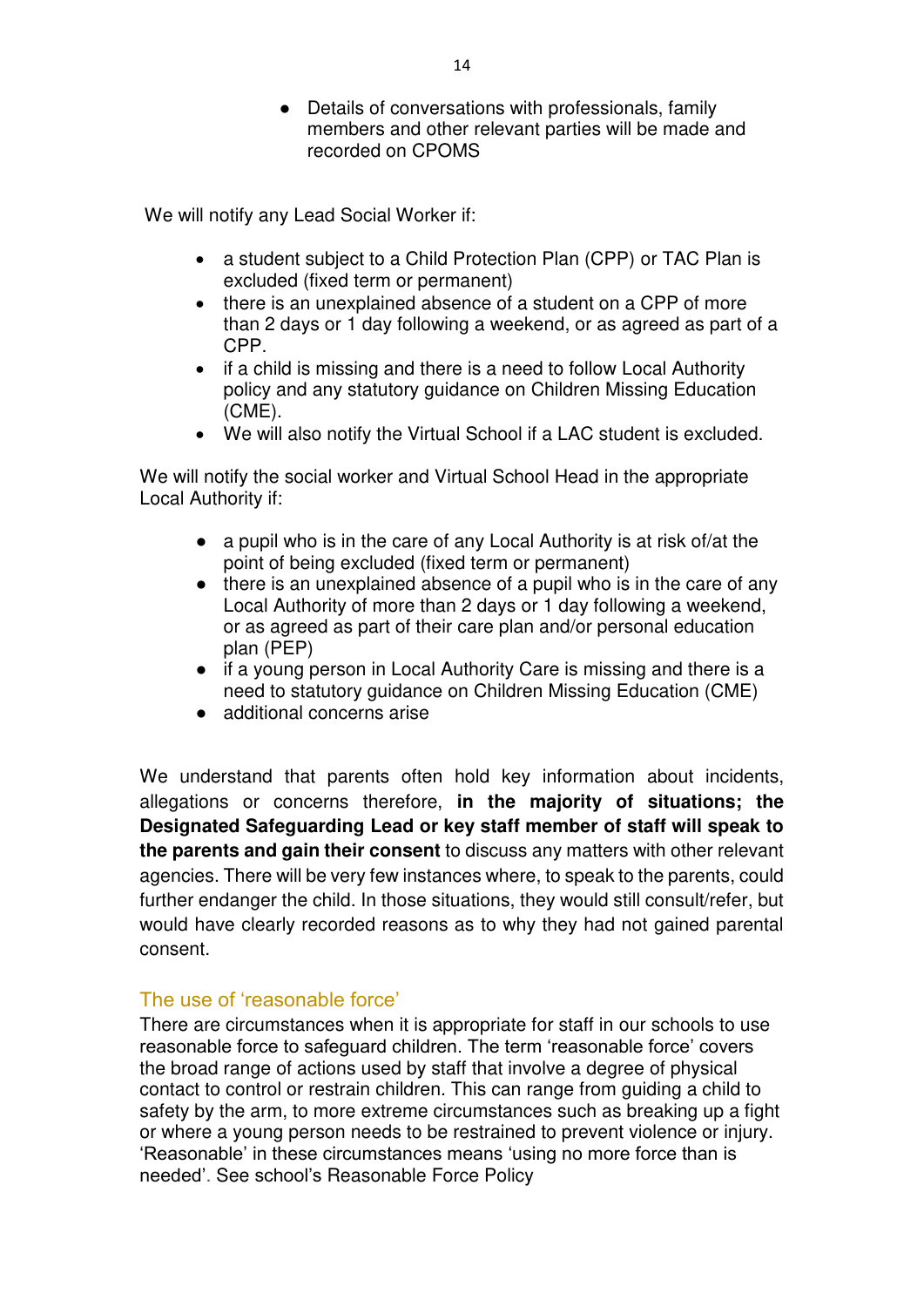#### Students who harm others (peer- on- peer abuse)

We believe that all students have the right to be taught in a safe environment to enable them to optimise their learning and achievement. We expect all students to have respect for themselves and others and work to ensure everyone in our community feels safe, valued and supported. The Trust promotes the values of honesty, acceptance, inclusion and fairness within a caring, restorative and nurturing environment. We have included Relationship and Sex Education and Health Education in the school timetable, in line with DFE guidance and the national curriculum.

Students at our schools have a variety of needs, some being very complex. We aim to provide a high level of pastoral care and support for all students and encourage appropriate and cooperative behaviour. Underpinned by this support, students are expected to take responsibility for their own behaviour with appropriate strategies offered to enable this.

#### SAFER USE OF THE INTERNET AND DIGITAL TECHNOLOGY (including Early Years provision)

The Laurus Trust recognises that in a modern learning environment, use of the Internet, multimedia devices and digital imaging facilities are part of everyday requirements. However, a child/young person's safety will remain the priority of the school.

All staff are aware that any items that have capability for use of the Internet or the creation of digital images (including mobile phones) must be used by children/young people under appropriate supervision and in accordance with the schools Acceptable Use Policy. If any such item that belongs to a member of staff is brought onto a school site, it is the responsibility of that staff member to ensure that these items contain nothing of an inappropriate nature and that they are used in line with school policy – see Acceptable Use Policy.

 If there is any suspicion that any multimedia device or computer contains any images or content of an inappropriate nature it will be locked, secured and, the Head of School or DSL will be informed immediately and the steps laid out in Sexting in School and or When to call the Police – guidance for schools and colleges may be applied.

#### Use of mobile phones

Mobile phones have a place in settings, especially on outings when they are often the only means of contact available to settings and can be helpful in ensuring children are kept safe.

We will:

- Only use mobile phones appropriately, and ensure staff have a clear understanding of what constitutes misuse and know how to minimise the risk.
- Ensure the use of a mobile phone does not detract from the quality of supervision and care of children.
- Ensure all mobile phone use is open to scrutiny.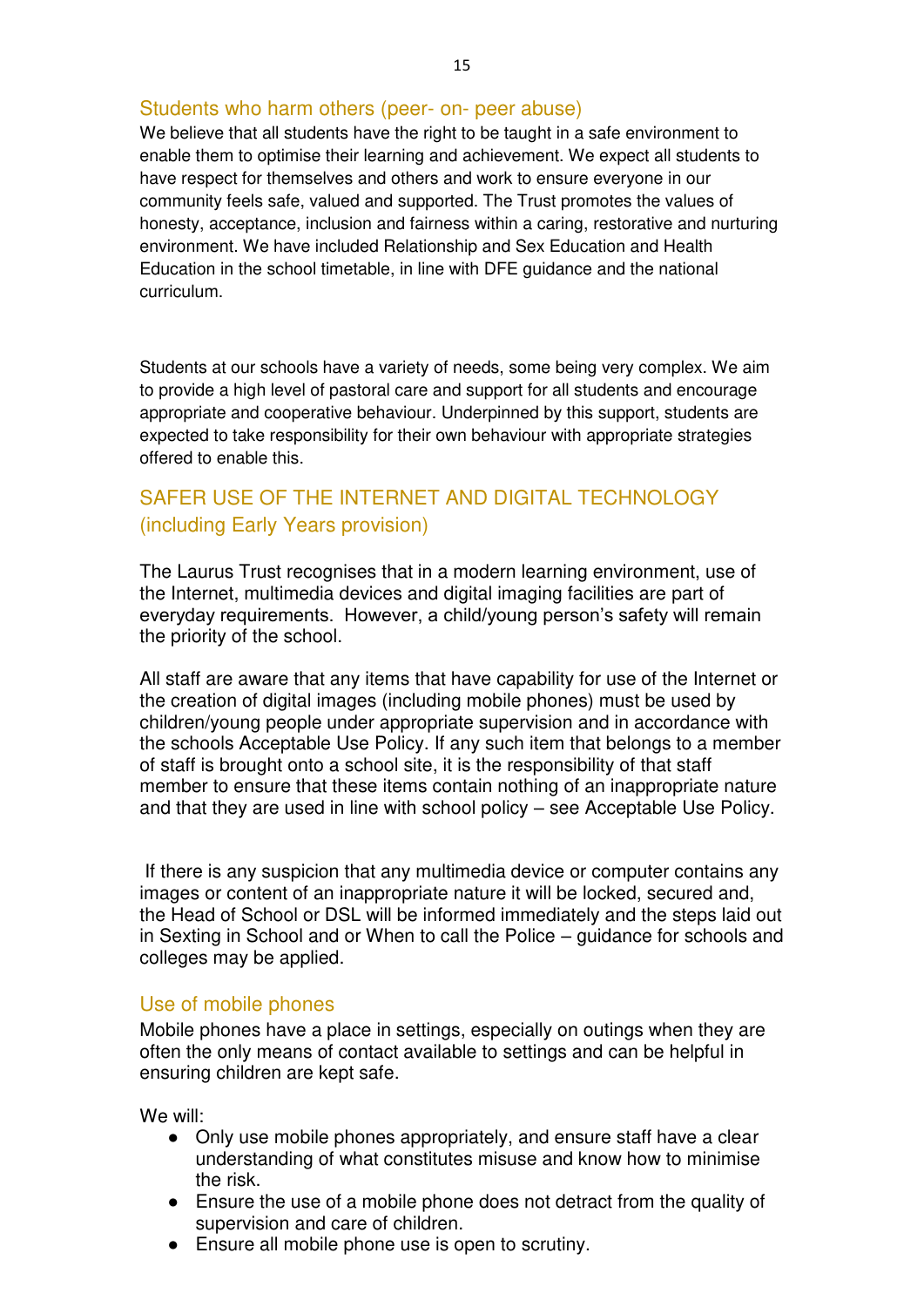- Ensure staff are vigilant and alert to any potential warning signs of the misuse of mobile phones.
- Ensure staff are responsible for their own behaviour regarding the use of mobile phones and understand how to avoid putting themselves into compromising situations, which could be misinterpreted and lead to potential allegations.
- Ensure the use of mobile phones on outings is included as part of the risk assessment, for example, how to keep personal numbers that may be stored on the phone safe and confidential.
- Adhere to the school's policies on the recording of images and the use of equipment – E-safety Policy and Acceptable Use Policy are available on the school websites.

### Work mobile phones

To protect children we will ensure that the work mobile:

- Is only used by allocated people.
- Is protected with a password/ PIN and clearly labelled.
- Is stored securely when not in use.
- Is not used in areas such as toilets and changing rooms
- If used for taking photographs, the images are deleted regularly and are taken in line with prior written parent/carer permission.

#### Personal mobile phones

To protect children we will ensure that personal mobiles:

- Will not be used in sight of or around students and will be switched off whilst staff are on duty
- Are not used to take pictures of the children attending the setting or that images are not shared.
- Will not be used to take photographs, video or audio recordings in our setting.
- Are not used to contact parents or children –exception will only be by agreement with the SLT.

Visitors are not permitted to use mobile phones or other camera/ internet enabled devices without the express permission of the Head of School. Signs are clearly displayed informing visitors of this.

In line with Keeping children safe in education 2021, we have a clear policy on the use of mobile technology in the school.

Clear instructions and guidance is given to all students on the use of mobile technology.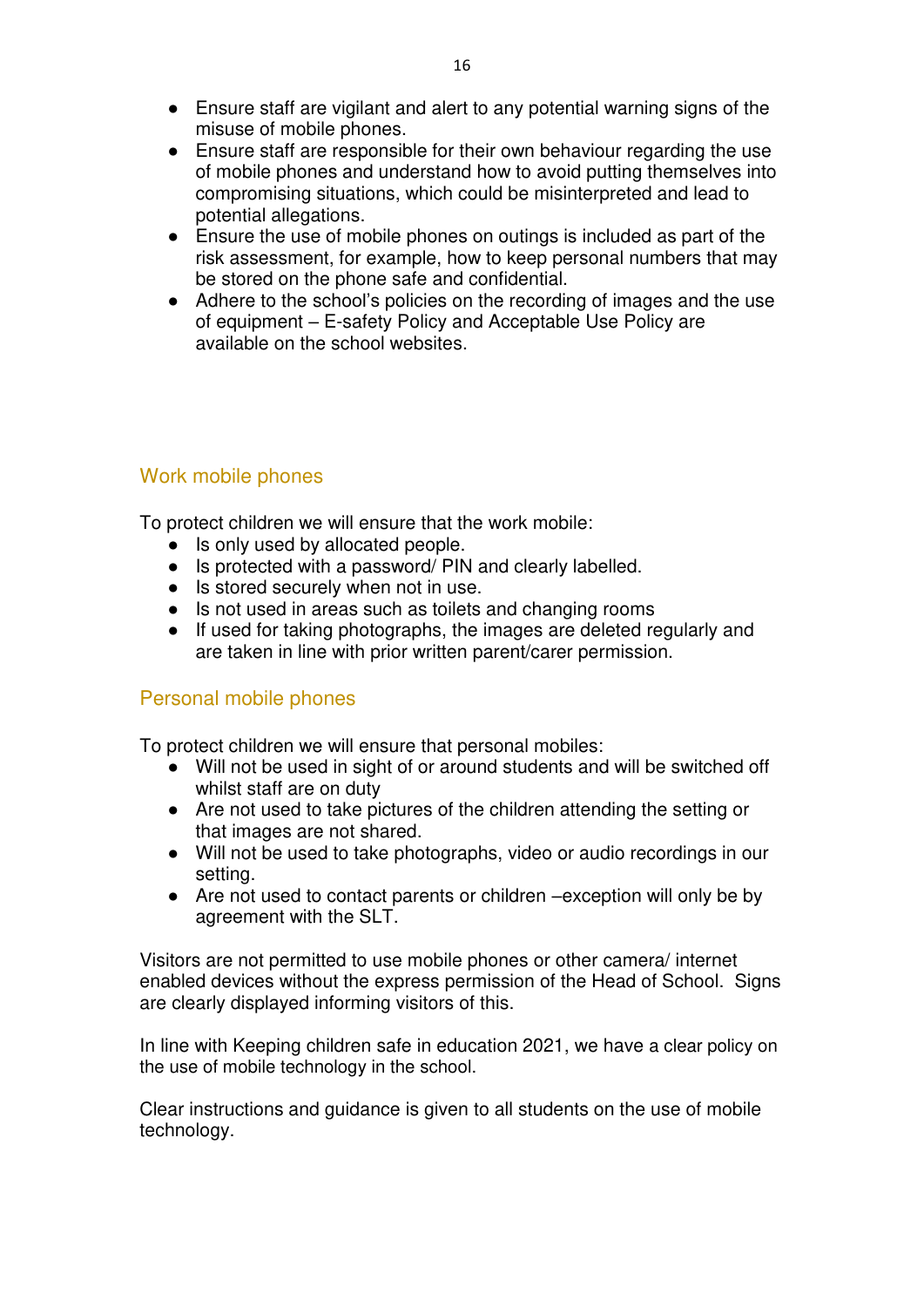#### Cameras: Photography and Images

Most people who take or view photographs or videos of children do so for entirely innocent, understandable and acceptable reasons. However, due to cases of abuse to children through taking or using images, we must ensure that we have safeguards in place.

To protect children we will:

- Obtain parents' and carers' consent for photographs to be taken used for or published (for example, on our website or displays).
- Ensure the school's designated camera is only used in the school and any images taken will not be emailed as it may not be secure. (In some instances, it may be required to seek parental permission to email images, but the potential risks must be made clear to parents).
- Ensure that children are appropriately dressed, and only use the child's first name with an image.
- Ensure that personal cameras are not used to take photographs, video or audio recordings in our school without prior explicit consent from the school.
- Ensure that all images are stored securely and password protected. Where images are stored the setting will register with the Information Commissioners Office (ICO), in accordance with data protection laws.
- Ensure where professional photographers are used DBSs, references and parental consent will be obtained prior to photographs being taken.
- Ensure 'acceptable use' rules regarding the use of cameras and camera enabled devices by children are embedded in practice.
- Ensure the use of cameras is closely monitored and open to scrutiny.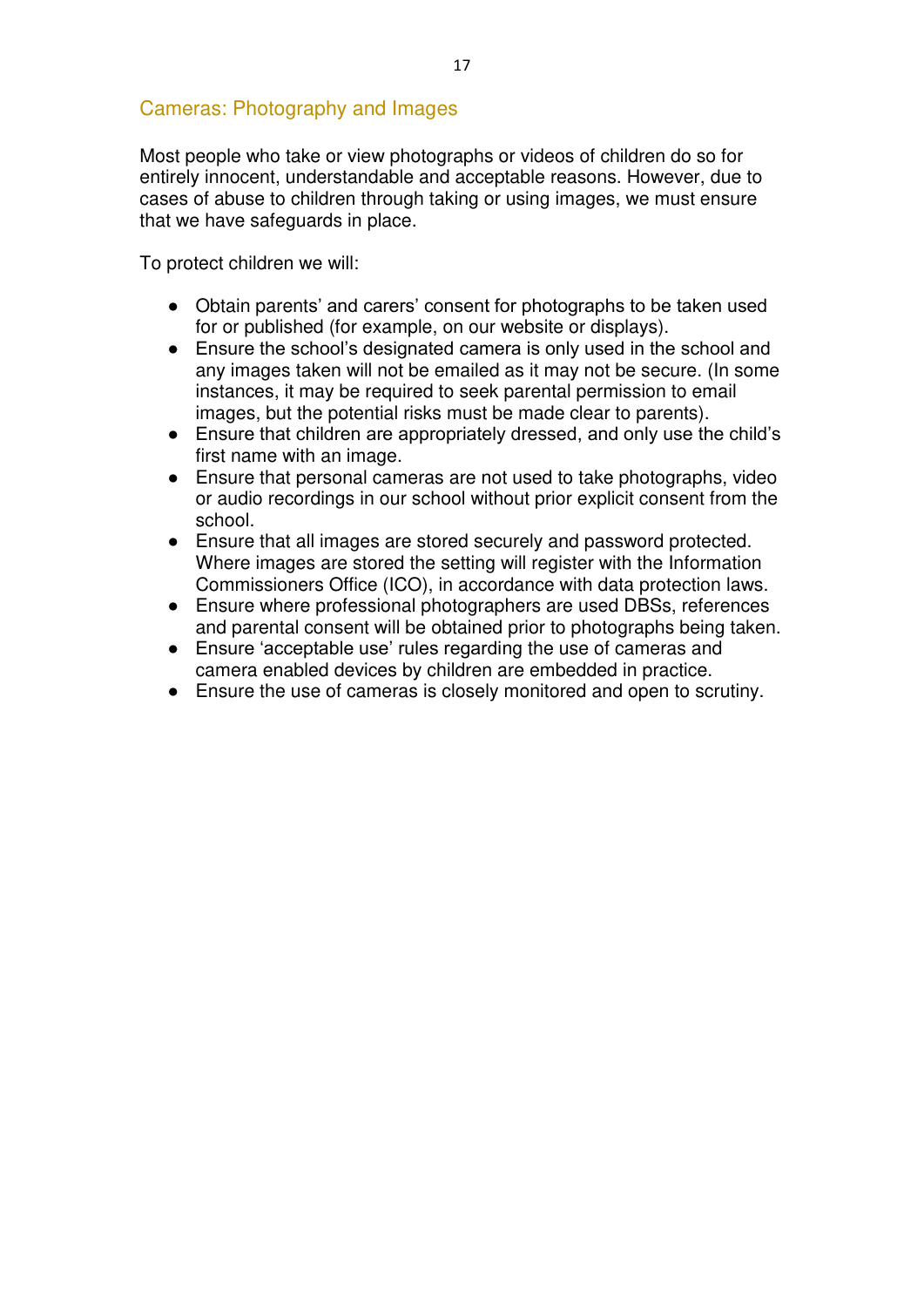## The sharing of nude or semi-nude pictures (SOMETIMES KNOWN AS SEXTING)

In the latest advice for schools and colleges (UKCIS, 2020), this is defined as the sending or posting of nude or semi-nude images, videos or live streams online by young people under the age of 18. This could be via social media, gaming platforms, chat apps or forums. It could also involve sharing between devices via services like Apple's AirDrop which works offline. Alternative terms used by children and young people may include 'pics' or similar.

The motivations for taking and sharing nude and semi-nude images, videos and live streams are not always sexually or criminally motivated.

Where staff members or others working in our setting become aware of the sharing of any such imagery the following steps should be taken.

#### **What to do if an incident comes to your attention**

**Report it to your Designated Safeguarding Lead (DSL) or equivalent immediately. Your setting's child protection policy should outline codes of practice to be followed.**

**Never** view, copy, print, share, store or save the imagery yourself, or ask a child to share or download – **this is illegal**.

If you have already viewed the imagery by accident (e.g. if a young person has showed it to you before you could ask them not to), report this to the DSL (or equivalent) and seek support.

**Do not** delete the imagery or ask the young person to delete it.

**Do not** ask the child/children or young person(s) who are involved in the incident to disclose information regarding the imagery. This is the responsibility of the DSL (or equivalent).

**Do not** share information about the incident with other members of staff, the young person(s) it involves or their, or other, parents and/or carers.

**Do not** say or do anything to blame or shame any young people involved.

**Do** explain to them that you need to report it and reassure them that they will receive support and help from the DSL (or equivalent).

Further advice can be found here:

[sharing-nudes-and-semi-nudes-advice-for-education-settings-working-with](https://www.gov.uk/government/publications/sharing-nudes-and-semi-nudes-advice-for-education-settings-working-with-children-and-young-people/sharing-nudes-and-semi-nudes-advice-for-education-settings-working-with-children-and-young-people)[children-and-young-people/sharing-nudes-and-semi-nudes-advice-for](https://www.gov.uk/government/publications/sharing-nudes-and-semi-nudes-advice-for-education-settings-working-with-children-and-young-people/sharing-nudes-and-semi-nudes-advice-for-education-settings-working-with-children-and-young-people)[education-settings-working-with-children-and-young-people](https://www.gov.uk/government/publications/sharing-nudes-and-semi-nudes-advice-for-education-settings-working-with-children-and-young-people/sharing-nudes-and-semi-nudes-advice-for-education-settings-working-with-children-and-young-people)

#### CYBER-BULLYING

Cyber bulling is defined and covered in the individual school's Anti-Bullying policy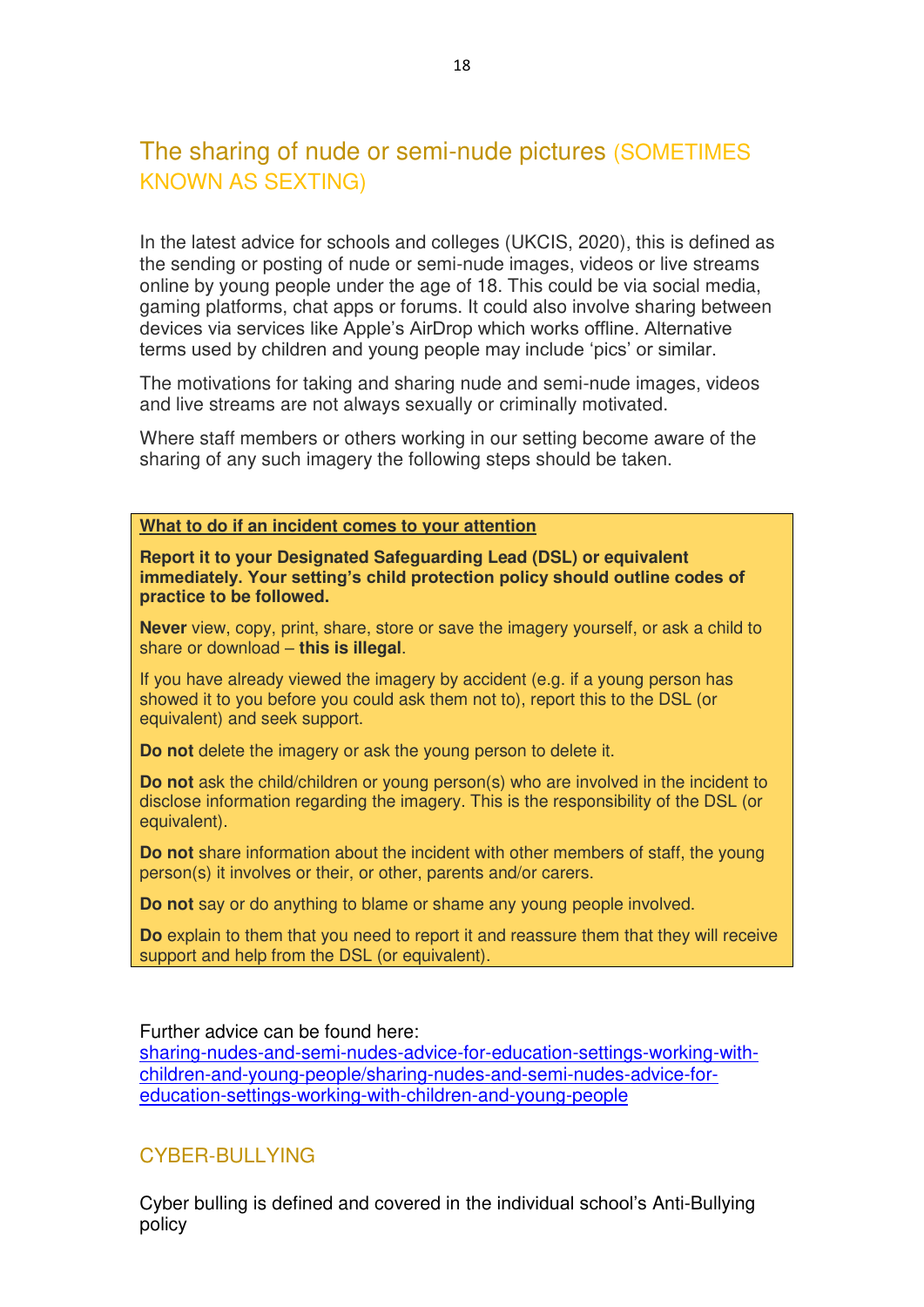#### ONLINE & GAMING SAFETY

The internet and internet gaming are enjoyed by many people and are often activities families can enjoy together. However, use of the internet and online games isn't without risk.

As part of our approach to online safety we will support pupils and their families in understanding the potential risks of online activity and how best to avoid them. We will work with parents and carers to support them in the following:

- teaching e-safety in the curriculum
- offering parental information
- raising awareness of online grooming
- teaching our children how to report abuse or concerns

Parental advice is available here – https://www.thinkuknow.co.uk/11\_13/Need-advice/Gaming/

At The Laurus Trust we ensure that we have suitable filtering and monitoring systems in place, as described in Keeping Children Safe in Education 2021.

## Mental health and wellbeing

Our staff are reminded that mental health problems can, in some cases, be an indicator that a child has suffered or is at risk of suffering abuse, neglect or exploitation. They are also aware of how children's lived experiences, can impact on their mental health and wellbeing, behaviour and education. Where staff are concerned that a child or young person may be experiencing issues or displaying behaviour that causes concern, they will report this to the DSL in accordance with our safeguarding procedures

## <span id="page-18-0"></span>SUPPORTING VULNERABLE STUDENTS

#### **Vulnerable Students**

If a student discloses that they have witnessed domestic violence or it is suspected that they may be living in a household, which is affected by family violence, this will be referred to the DSL. The Trust acknowledges the additional need for support and protection of children who are vulnerable by virtue of disability, homelessness, refugee/asylum seeker status, the effects of substance abuse, mental health and learning disability within the family, those who are young carers, mid-year admissions and students who are excluded from school or subject to a managed transfer. We acknowledge that children who are affected by abuse or neglect may demonstrate their needs and distress through their words, actions, behaviour, demeanour, schoolwork or other children. The Trust has a strong commitment to an anti-bullying policy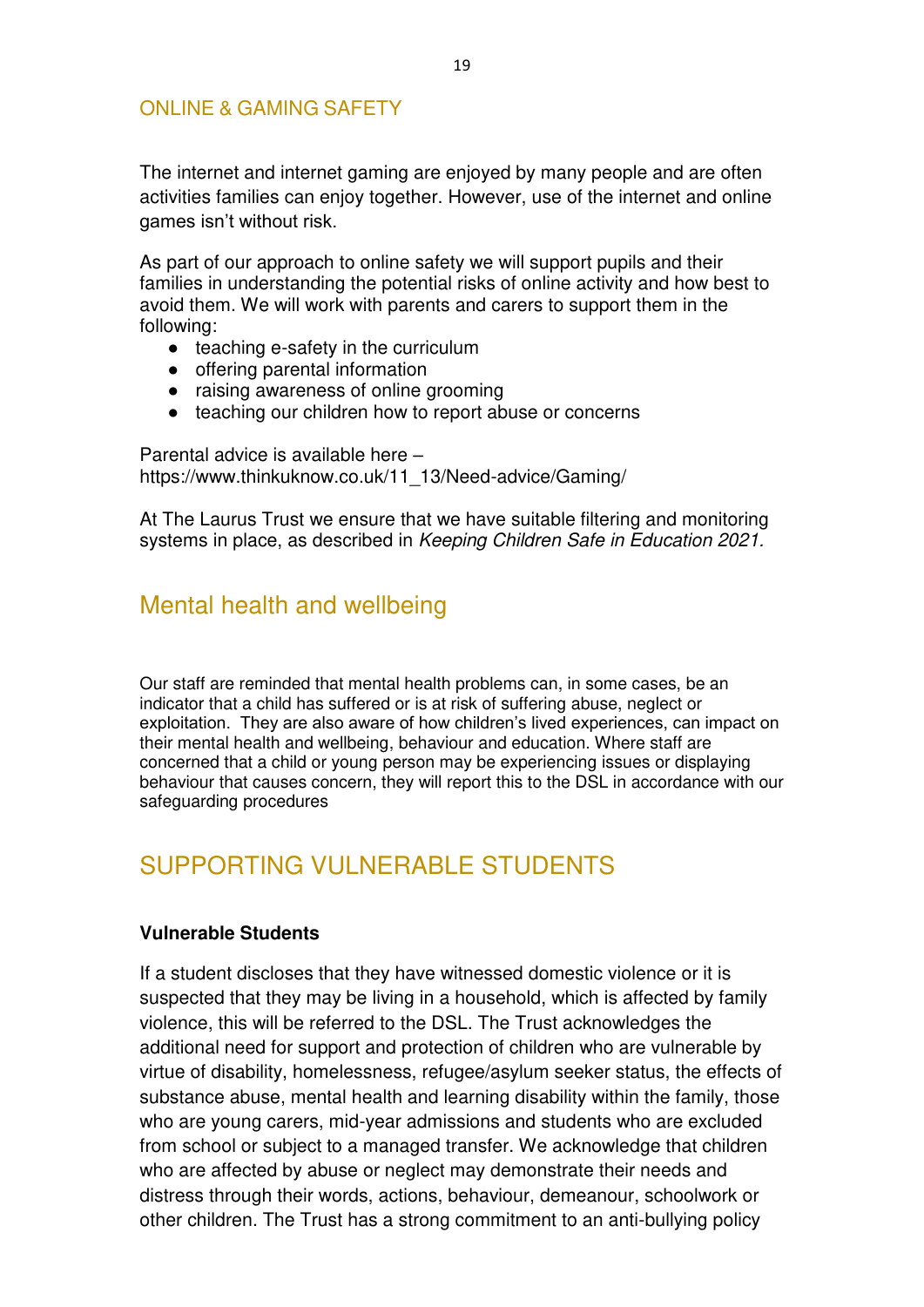and will consider all coercive acts and inappropriate child on child behaviour and sexual activity within a safeguarding context.

The Trust will endeavour to support vulnerable students through:

- Its ethos and culture which promotes a positive, supportive and secure environment; giving students a sense of being valued.
- Its behaviour policy -aimed at supporting vulnerable students in school. All staff will agree a consistent approach, working to support children in developing positive behaviour.
- Liaison with other appropriate agencies which support the student.
- Developing supportive relationships.
- Recognition that children living in difficult home environments are vulnerable and are in need of support and protection.
- Monitoring student welfare, keeping accurate records and notifying appropriate agencies when necessary.
- Ensuring designated safeguarding staff and their team have the opportunity to attend face to face SSCP training and network updates. (For example safeguarding child sexual exploitation, domestic violence, drugs / alcohol substance misuse, Female Genital Mutilation-FGM, etc.)
- Ensuring information is transferred safely and securely when a student with a child protection record transfers to another school. Also notifying Key Workers or Social Workers where a child leaves school (as appropriate)
- Operation Encompass

#### Children with special needs and disabilities

We ensure that all trust staff have knowledge and understanding of the additional barriers which can exist when recognising abuse and neglect in children with special needs/disabilities.

These barriers **can** include:

- assumptions that indicators of possible abuse such as behaviour, mood and injury relate to the child's disability without further exploration;
- children with SEN and disabilities being disproportionally impacted by things like bullying - without outwardly showing any signs; and
- communication barriers and difficulties in overcoming these barriers

We recognise that where children have suffered abuse and neglect, or other potentially traumatic adverse childhood experiences, this can have a lasting impact throughout childhood, adolescence and into adulthood. These children may be receiving statutory social care support and recognised as Children in Need, or currently or previously in local authority care as looked-after children.

We ensure that staff are aware of how these children's experiences, and their high prevalence of special educational needs and mental health needs, can impact on their behaviour and education. We ensure that this is responded to through an appropriately individualised graduated response which is reflected in the design and application of our individual school policies including our teaching and learning and behaviour policies.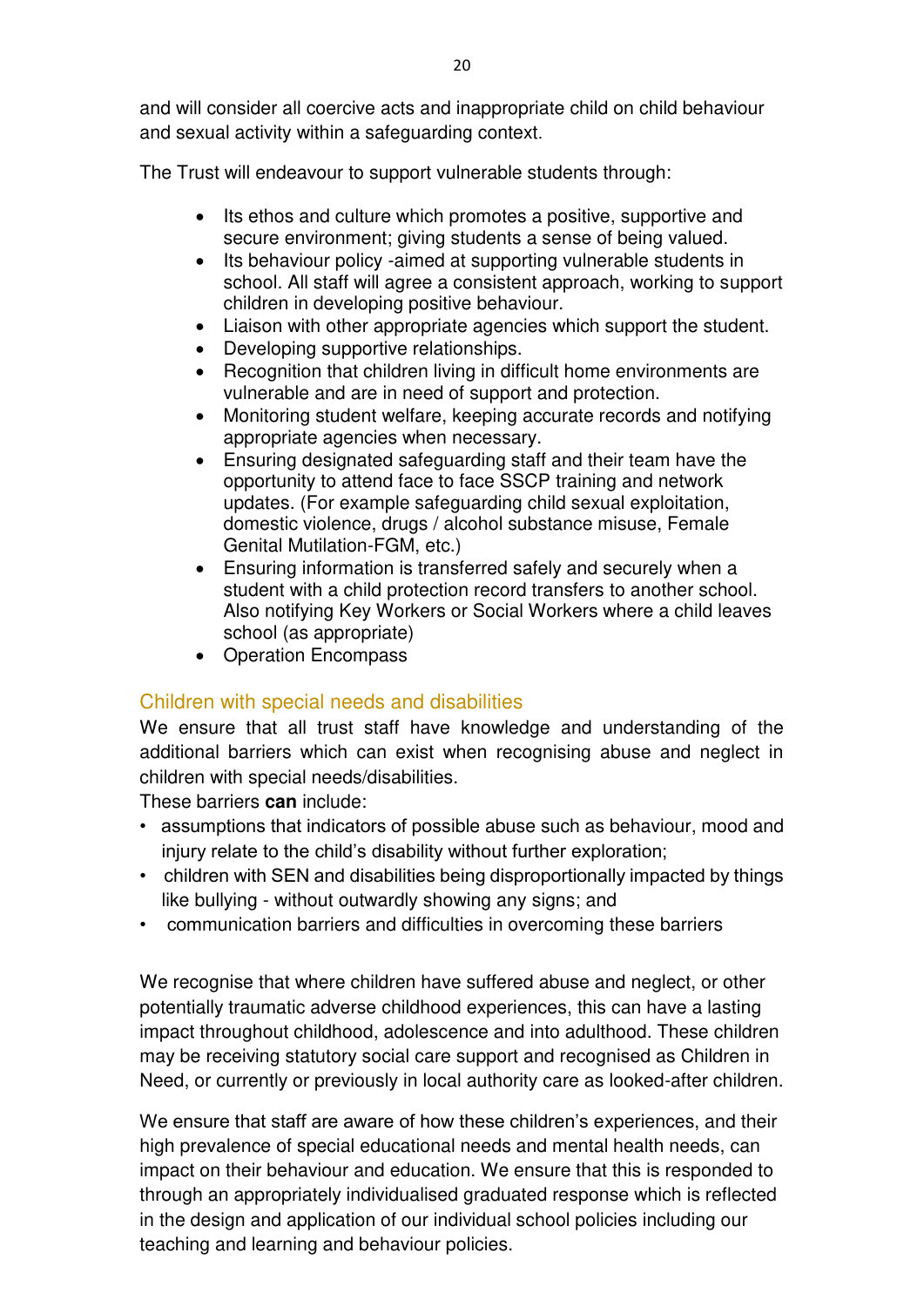We regularly review our training and practice to enable staff to respond to these specific needs.

## <span id="page-20-0"></span>EARLY IDENTIFICATION RECOGNISING AND RESPONDING TO SAFEGUARDING NEEDS

The Trust acknowledges the findings of Serious Case Reviews, local learning reviews and audits. Findings are shared with all staff as part of a culture of improvement and learning. The DSL ensures s/he has information from the relevant local Safeguarding Board in relation to learning reviews and ensures this information is passed on to staff to promote improvement in respect of safeguarding. As part of our ongoing culture of vigilance and development we will share learning and responses from any other relevant issues to ensure we are offering the safest environment for our students and staff.

All staff within the trust know how to pass on any concerns no matter how 'small or low level' they seem. In accordance with local and national guidance all staff receive regular training and updates to help them identify when a child is vulnerable. We ensure that the most appropriate referrals are made in a timely manner. We seek to work in a transparent way with our families and where appropriate will share our concerns directly with parents and indicate possible routes of support. We actively support multi agency approaches when supporting children and families. We do this based on an awareness that early help and intervention can prevent future escalation of any presenting issues. We aim to provide information from the child's point of view in the context of their lived experience as evidenced by observations or information provided. Where staff have concerns they will always alert the DSL.

In the Trust we have staff that are trained and can support colleagues to identify and respond to:

- Neglect
- Drug/substance/alcohol misuse (both student and parent)
- Child sexual exploitation / trafficked children
- Children missing education
- Domestic abuse
- Peer relationship abuse
- Peer abuse
- Risky behaviours
- Sexual health needs
- Obesity/malnutrition
- On line grooming
- Inappropriate behaviour of staff towards children
- Bullying, including cyber and prejudice-based bullying. Breaches of the Equality Act 2010.
- Self-Harm
- Female Genital Mutilation
- Forced Marriage
- Young carers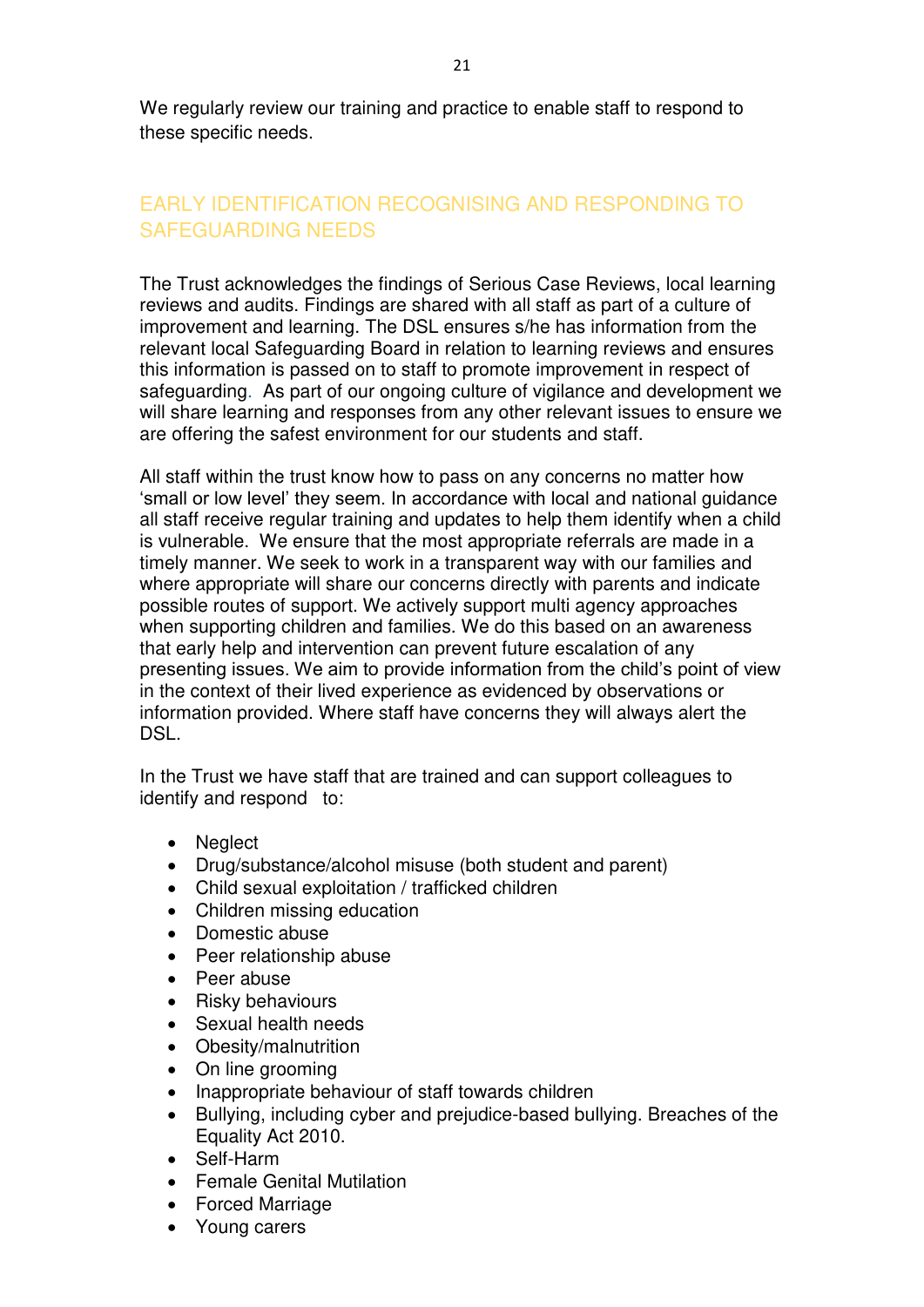- The potential additional needs of some learners such as- Looked After Children (LAC), previously LAC, those who have Special Educational Needs or Disabilities (SEND) and children whose families are seeking asylum.
- How an Education Health Care (EHC) plan links with other safeguarding processes

The DSL is a member of the School Senior Leadership team. The DSL and their deputy, in line with local and national guidance, receive regular training and updates to equip them with the skills and knowledge to deliver in this role. A DSL is always available to school staff when school is open including before and after school activity.

Laurus Trust staff contribute to assessments and actively support multiagency planning for children. Staff have an understanding of their local authorities Early Help Assessment (EHA) and Intervention model and make decisions based on a child's development needs, parenting capacity and family & environmental factors to support referrals.

In contributing to meetings, in addition to information about the child's academic functioning, the school provides information about the 'voice of the child' and the child's experiences of life as evidenced by observations or information provided through the multi-agency forum.

#### **Designated Teacher for Looked After and Previously Looked After Children**

In line with statutory guidance each school within the trust also has a named Designated Teacher for Looked After and Previously Looked After Young People who undertakes the responsibilities within the school to promote the educational achievement of looked-after and previously looked-after children on the school's roll. The Designated Teacher works closely with parents, carers, social workers, Virtual School Heads and the school's DSL where any safeguarding concerns arise.

## <span id="page-21-0"></span>EXTREMISM AND RADICALISATION

Laurus Trust seek to protect children and young people from the influences of all violent extremism including, but not restricted to;

- Extremist Far Right / Neo Nazi / White Supremacist ideology
- Islamic extremist ideology
- Irish Nationalist and Loyalist paramilitary groups
- Extremist animal rights movements.

The current threat from terrorism and extremist groups in the United Kingdom may include the exploitation of vulnerable people. Groups may seek to influence vulnerable children and involve them in terrorism or in activity in support of terrorism. The normalisation of extreme views may also make children and young people vulnerable to future manipulation and exploitation.

The Laurus Trust is clear that where there is concern in respect of exploitation of this kind it will be treated as safeguarding concern.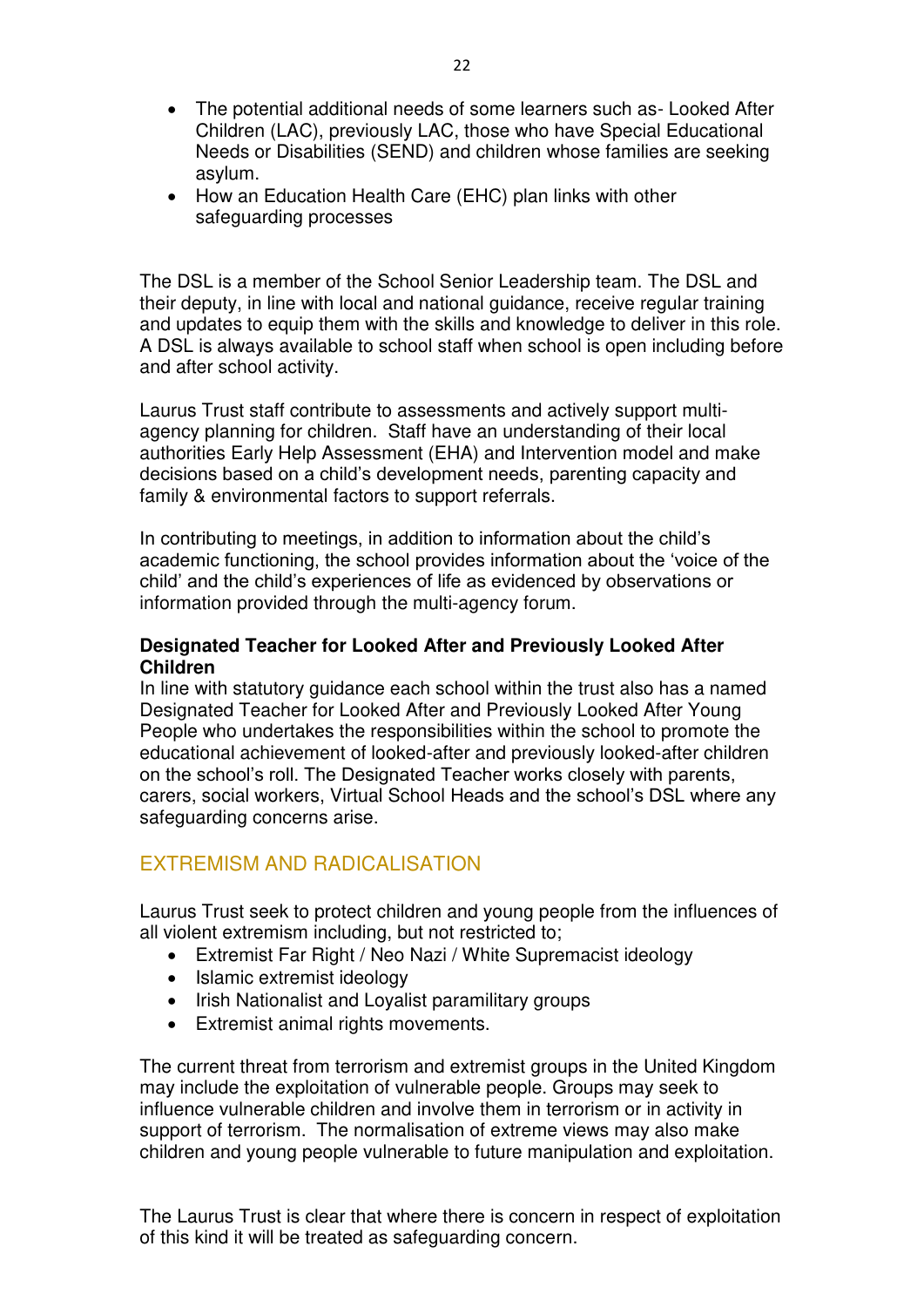Prevention work and reductions of risks will include the SMSC, PSHE curriculum, SEND policy, assembly policy, integration of students by gender and SEN, the application of the anti-bullying policy and a commitment to building and maintaining an inclusive and fair school environment and community. We will apply an appropriate schools letting policy. Whilst the education of children is the prime purpose of our schools it is recognised that our schools operate in the wider community. Its facilities are therefore only available to local groups when this does not conflict with either the interests of its students or the wellbeing and workload of its staff.

#### OTHER SPECIFIC SAFEGUARDING ISSUES

Domestic abuse/violence**:** In our Trust we believe that all our pupils have the right to be safe at school and also in their own homes. We are aware that some children may be living in situations where they are directly or indirectly affected by incidents of domestic abuse or violence. Where we are concerned that domestic abuse or violence is present in the home we will follow our safeguarding and domestic abuse processes. If a school is made aware of any domestic violence issues, we would signpost to the appropriate agency. The Trust is part of Operation Encompass.

Honour Based Violence (HBV) including Forced Marriage (FM): Our staff have been trained to understand honour based violence and forced marriage; they are alert to possible indicators. They are aware that forced marriage is an entirely separate issue from arranged marriage; that it is a human rights abuse and falls within the Crown Prosecution Service definition of domestic violence and that HBV and FM can affect both young men and women.

The schools within the Trust would never attempt to intervene directly; where this is suspected, nor would we speak to parents before sharing our concerns with appropriate agencies.

Female Genital Mutilation (FGM): All Members of the Trust are alert to the possibility of a girl being at risk of FGM, or already having suffered FGM. They have been made aware of potential indicators that a child or young person may be at risk of FGM and will act accordingly on any concerns or disclosures. We will also follow national quidance on mandatory reporting requirements.

Breast Ironing: Key staff have been made aware of an act of abuse performed on young girls (from around the age of 9 years old) in which their breasts are ironed, massaged and/or pounded, burned with heated objects or covered with an elastic belt to prevent or delay the development of their breasts. Where such abuse is suspected or disclosed staff will follow safeguarding and child protection systems.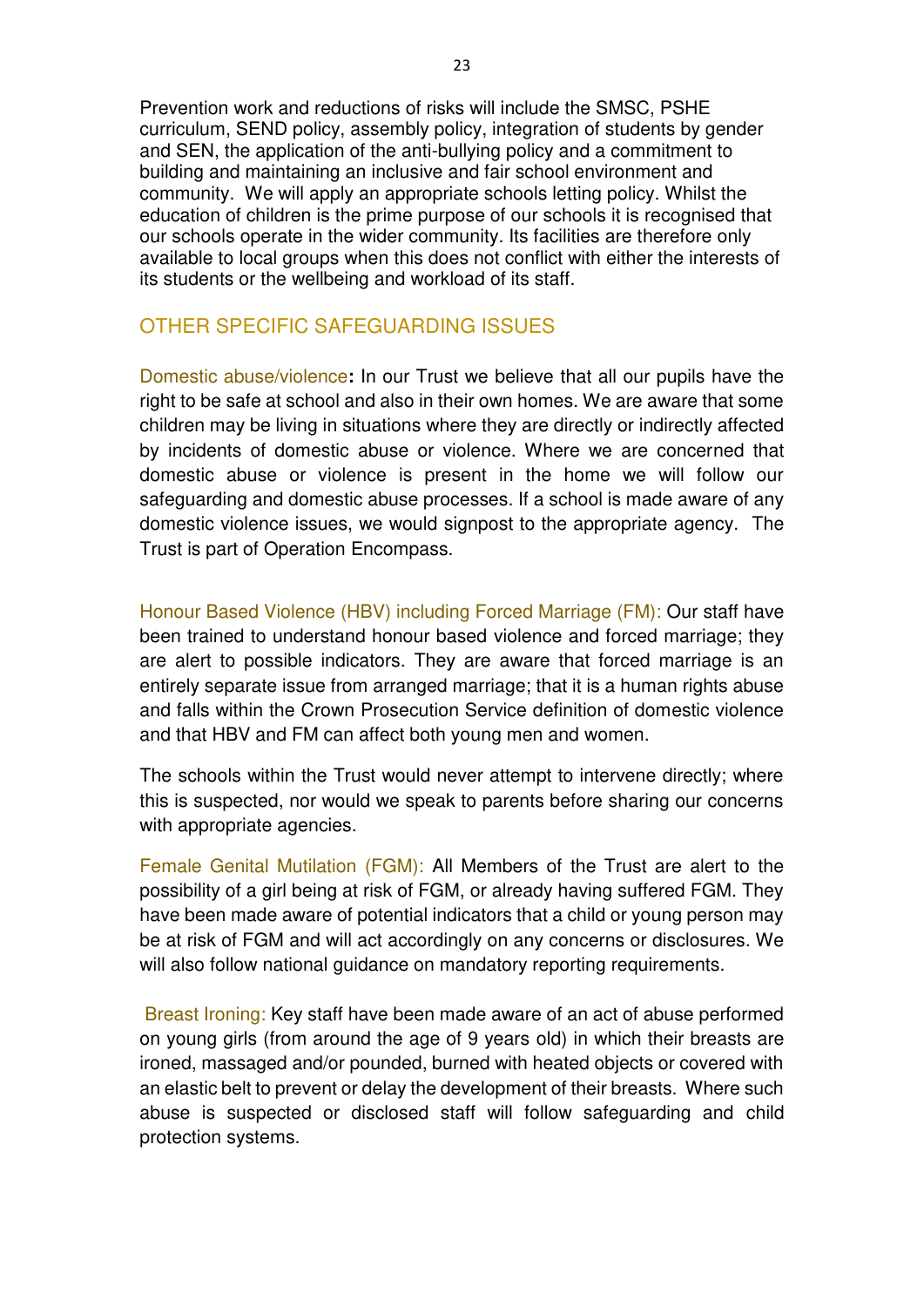The criminal exploitation of children: The criminal exploitation of children is a geographically widespread form of harm that is a typical feature of county lines criminal activity: drug networks or gangs groom and exploit children and young people to carry drugs and money from urban areas to suburban and rural areas, market and seaside towns. Key to identifying potential involvement in county lines are missing episodes, when the victim may have been trafficked for the purpose of transporting drugs.

**Human trafficking** is defined by the United Nations, in respect of children, as "the recruitment, transport, transfer, harbouring or receipt of a person by such means as threat or use of force or other forms of coercion, of abduction, of fraud or deception for the purpose of exploitation." **Any** child transported for exploitative reasons is considered to be a trafficking victim.

As a Trust we are alert to the possible indicators both for our children and their families. Any concerns will be reported using our safeguarding and child protection processes. In addition to Greater Manchester guidance we also refer to [Criminal exploitation of children and vulnerable adults: County Lines.](https://www.gov.uk/government/uploads/system/uploads/attachment_data/file/626770/6_3505_HO_Child_exploitation_FINAL_web__2_.pdf)

#### SERIOUS YOUTH VIOLENCE

Serious Youth violence (including knife crime) has a huge impact on children and the communities in which they live. It is a societal problem and it cannot be tackled by schools or single agencies alone.

At The Laurus Trust we will seek to support, help and protect children on the school sites, and to teach our children/young people about the dangers of weapons/knives and other related dangers. We understand that violence and knife crime do not exist in a vacuum and children who are victims or perpetrators may also be experiencing multiple vulnerabilities. If we become aware that a child or young person is vulnerable, we will use the most appropriate interventions and pathways to address these needs, such are completing an Early Help Assessment, Child protection referral or support from Stockport Youth Offending Service.

Exceptional Circumstances (closures, partial closures, home learning)

At The Laurus Trust if we find that there is a need to close or partially close any of the schools in The Trust, and offer home learning, we will ensure that any communication, information sharing , and the use of online learning platforms is in line with privacy and data protection requirements.

All communication with pupils, parents and carers will take place using school communication systems; for example, school email accounts, phone systems and agreed platforms **e.g. Microsoft Teams and Sharepoint. Should exception be required this will be with permission of the Head of School.**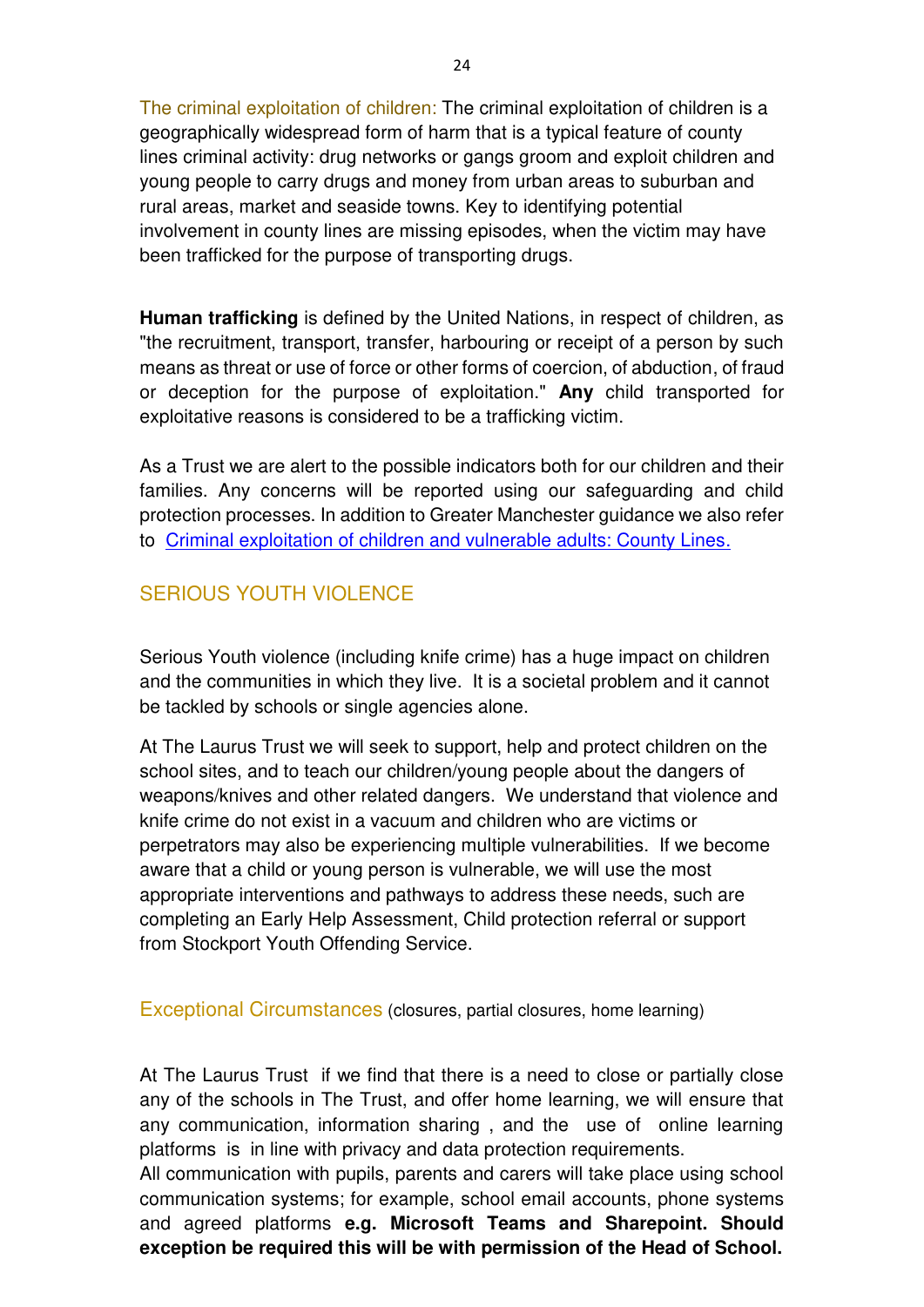There is an expectation that staff and pupils will engage with home learning by adhering to the principles described in our existing staff code of conduct, pupil behaviour policy and online acceptable behaviour policies. Where we have issued additional guidance in relation to online working, this will be circulated via school systems and staff will be advised accordingly.

Staff and pupils will be advised how to share concerns as part of any alternative arrangements.

In making our arrangements we will be cognisant of Safeguarding and remote [education during coronavirus \(COVID-19\)](https://www.gov.uk/guidance/safeguarding-and-remote-education-during-coronavirus-covid-19)

#### Site safety

We take the safety of staff and pupils seriously and have in place a range of measures to protect and promote the wellbeing of all on site. This includes controlled access to our premises such as; undertaking appropriate checks, signing visitors in and out and issuing guidance on acceptable conduct on site.

As part of our response to the Covid-19 pandemic we may need to introduce additional steps and measures in response to local and national guidance. Where this occurs, we will aim to communicate changes via our usual notification routes.

# <span id="page-24-0"></span>SAFER RECRUITMENT AND SAFER WORKING **PRACTICE**

The Trust pays full regard to DfE guidance 'Keeping Children Safe in Education' 2021 and with reference to the 'Position of Trust' offence (Sexual Offences Act 2003). We ensure that all appropriate measures are applied in relation to everyone who works in the Trust is likely to be perceived by the children as a safe and trustworthy adult.

We do this by: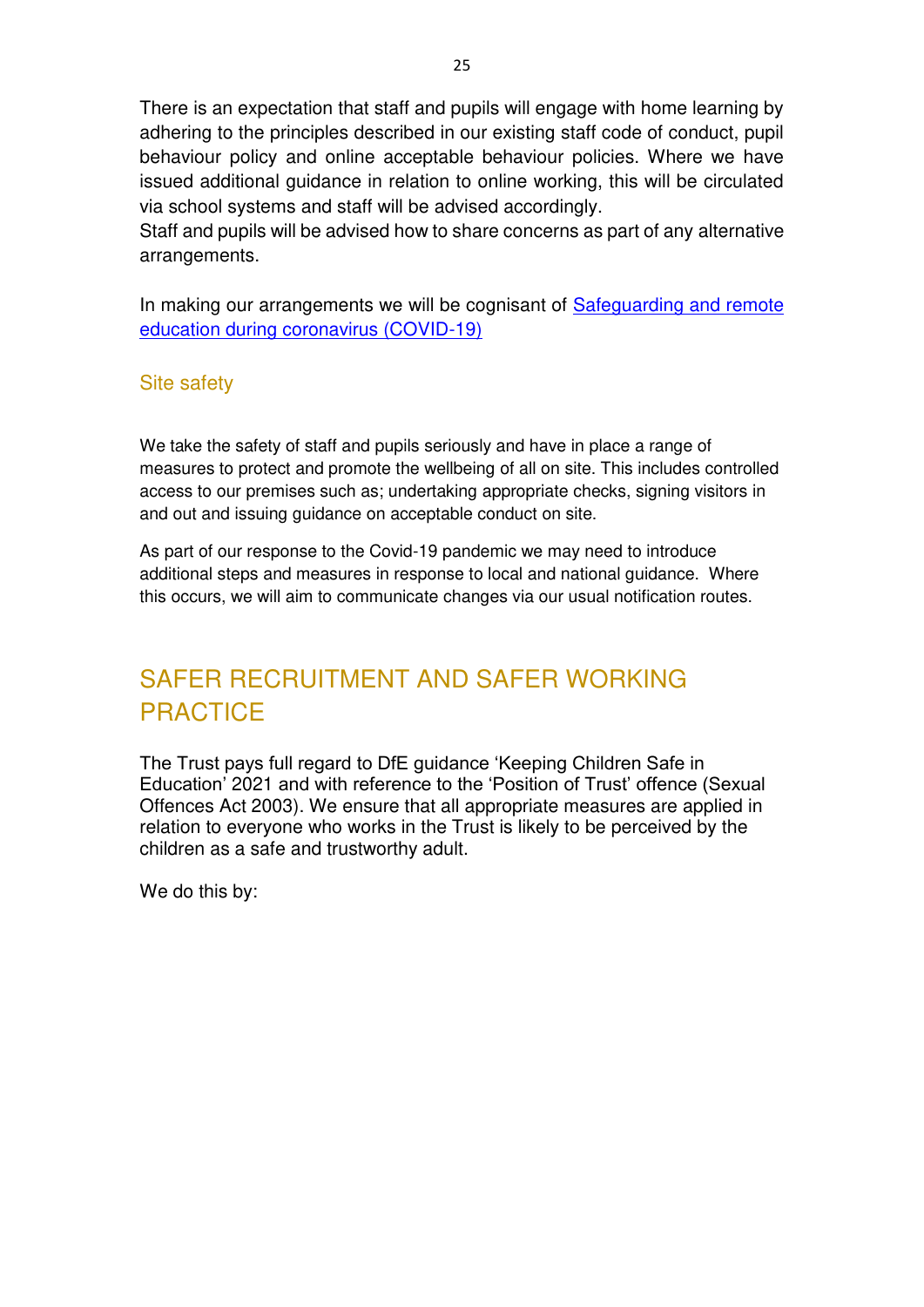| <b>Enhanced Criminal Records Bureau Check</b>       | Barred List Check (if working             |  |
|-----------------------------------------------------|-------------------------------------------|--|
|                                                     | regulated activity before DBS             |  |
|                                                     | certificate is available)                 |  |
| Two professional references                         | Establish confirmation of physical and    |  |
|                                                     | mental fitness for the role               |  |
| Identity confirmation                               | Confirmation of right to work in the      |  |
|                                                     | UK                                        |  |
| <b>Qualification check</b>                          | Confirmation of professional              |  |
|                                                     | registration (if appropriate)             |  |
| Staff suitability declaration (if appropriate)      | Prohibition from teaching check (only     |  |
|                                                     | if employed as a teacher)                 |  |
| Overseas police checks (if appropriate) follow      | Section 128 direction check               |  |
| the right government guidance following the         |                                           |  |
| UK's exit from the European Union                   |                                           |  |
| <b>Government website</b>                           |                                           |  |
| <b>Childcare Disqualification Regulations check</b> | Prohibition from teaching check (colleges |  |
| (schools and colleges providing childcare,          | only - if employed as a teacher)          |  |
| reception classes of in wraparound care for         |                                           |  |
| children up to the age of $8 - only$ )              |                                           |  |

Operating safer recruitment practices including appropriate Disclosure and Barring Service (DBS) and reference checks, verifying identity, academic and vocational qualifications, obtaining professional references, checking previous employment history and ensuring the person has the right to work in the UK. Our practices also include undertaking interviews and checking if individuals are barred or prohibited from working with children in accordance with DBS and Department for Education (DfE) guidance. In line with statutory guidance we maintain a single central record to evidence checks completed for staff and volunteers working in our schools community. This document is reviewed half-termly by a senior member of staff and the Safeguarding Governor.

A member of the senior leadership team will take responsibility for ensuring that all relevant checks are carried out and documented on the single central record. Supporting evidence for recruitment checks is included in the staff member's personnel file. References will always be sought before confirming a person's appointment, these will be written and about previous employment, this will check that information is not contradictory or incomplete. At least one reference will be from the candidate's current employer. When a candidate is not currently employed, verification of their most recent period of employment and reasons for leaving will be obtained from the organisation where they were employed.

Many of our senior leaders and governors have completed safer recruitment training. At least one member of every interview panel for a position in the school (paid or voluntary) will have completed safer recruitment training. This training is refreshed when appropriate.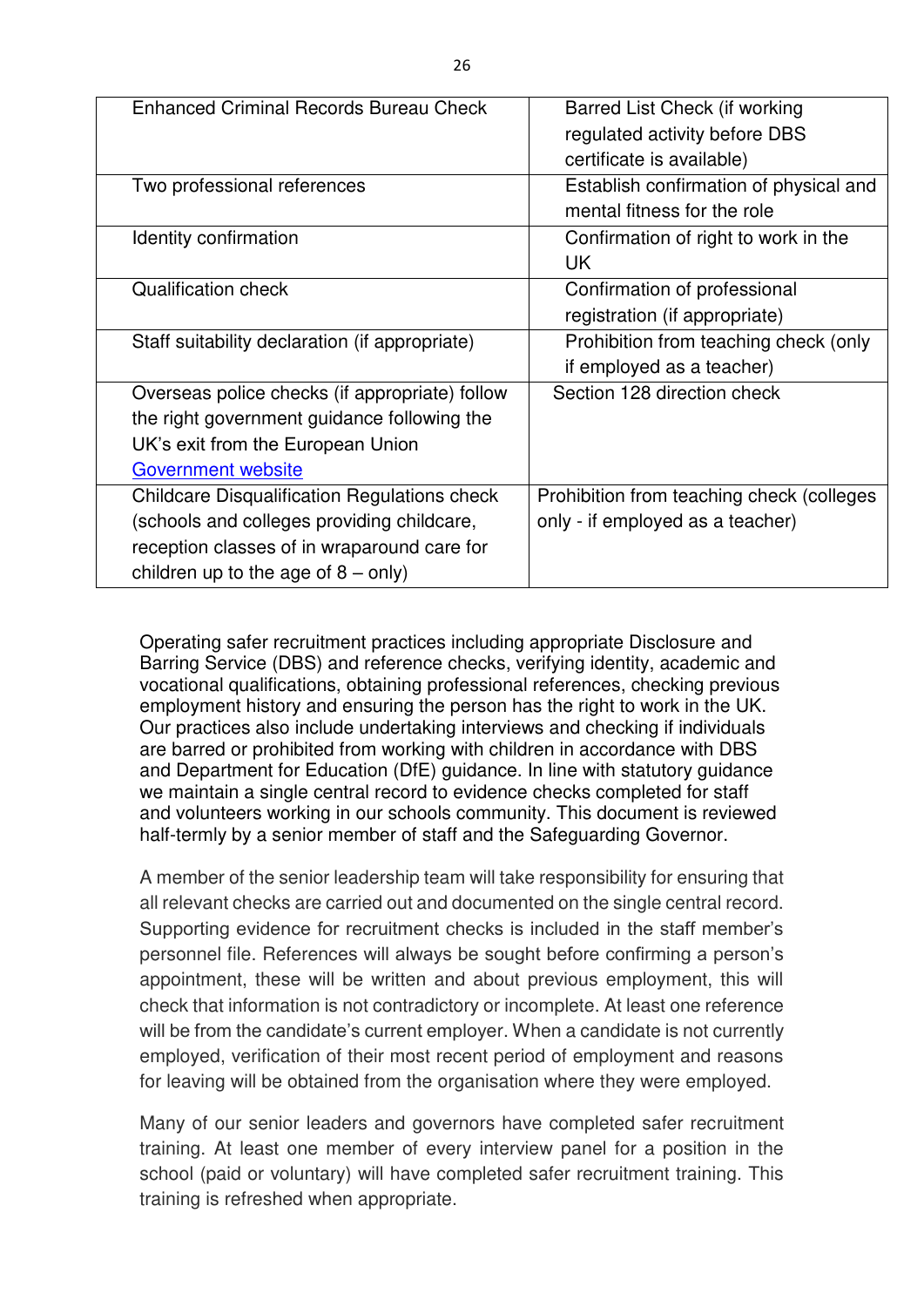Where children are involved in the recruitment process e.g. to conduct an interview, they are briefed for this role and the need to treat information confidentially.

All contracts with supply agencies are specific about what checks, and evidence is needed to be completed before any individual commences work at the school, and that they will be expected to present identification upon arrival.

 This document is reviewed half termly by a member of the Senior Leadership Team.

Every volunteer member of staff (including supply staff and those contracted to deliver sports or other activities such as counselling) has a 'safeguarding induction' and we ensure that staff and volunteers adhere to a published code of conduct and other relevant professional standards at all times. This extends to before and after school activities. Staff and visitors are aware of the requirements in respect of phone usage, camera enabled devices, social media and on-line conduct. Other professionals and visitors to our schools are made aware of the requirement and expectations we have in respect of safeguarding our children including the use of mobile and camera enabled devices.

We ensure that:

- Any disciplinary proceedings against staff related to Child Protection matters are concluded in full in accordance with Government guidance "Keeping Children Safe in Education 2021" and SSCP, LADO and HR Policy, procedures and guidance.
- All staff and other adults on school sites are aware of the need for maintaining appropriate and professional boundaries in their relationship with students and parents/carers, following the Code of Conduct.
- Adequate risk assessments are in for volunteers and holiday activities (directly related to school).
- Staff are clear how to raise a concern, where to find 'whistleblowing policies' and are confident to report concerns of misconduct.

## Staff learning and development

Learning about safeguarding is given an essential part of staff development at The Laurus Trust. We are committed to building knowledge and expertise and to ensuring strong internal capacity through performance management and continuous personal development. The senior leadership team ensure that all staff regularly undertake a comprehensive range of learning to promote safe practice in classrooms, around the school and off site.

All new staff to the school has a comprehensive induction, this includes reading and understanding: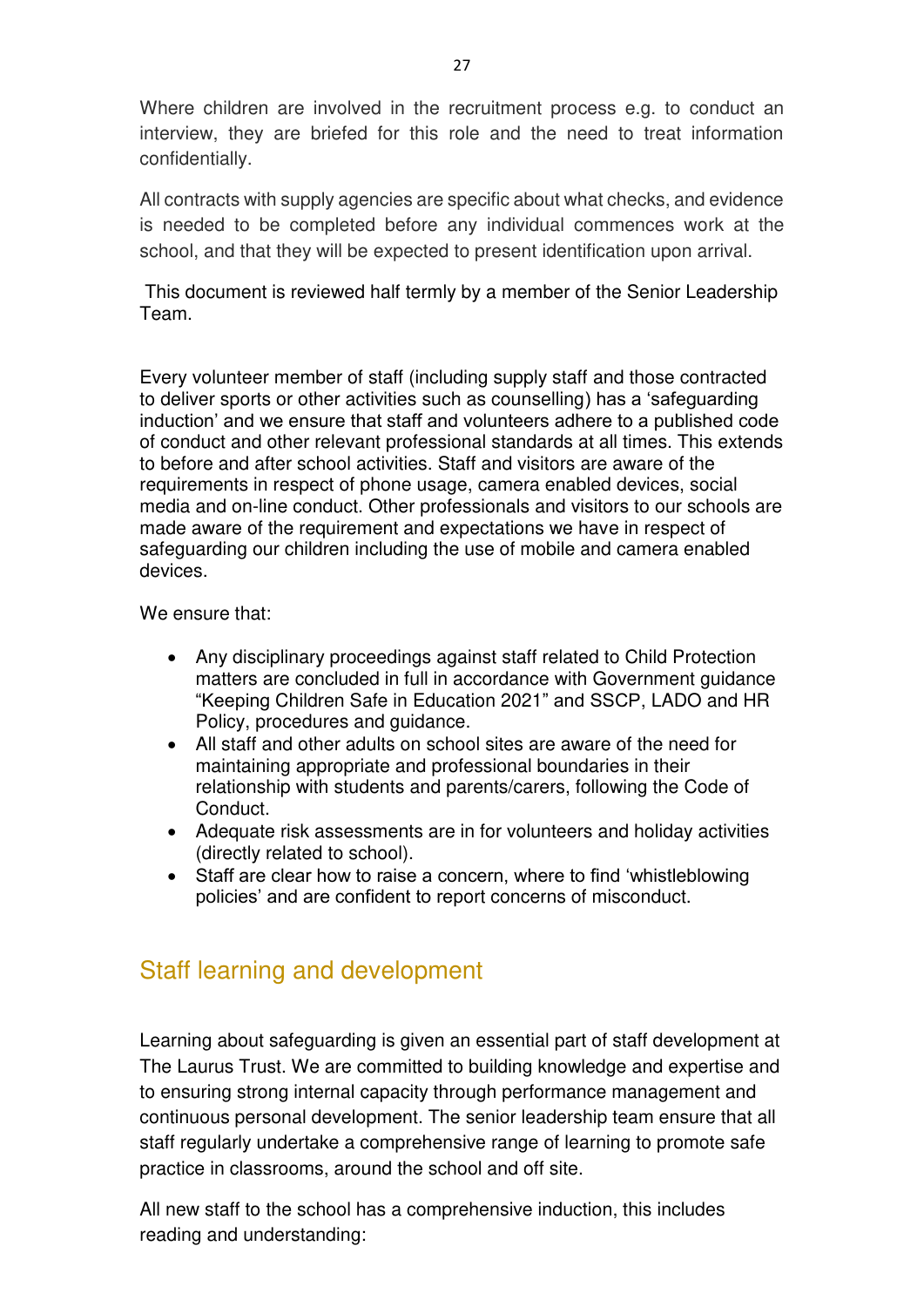- Information sharing: advice for practitioners who are providing safeguarding services
- Part one and Annex A of 'Keeping children safe in education 2021'
- School Behaviour Policy
- School Policy for Children Missing from Education
- Staff Code of Conduct
- This Safeguarding & Child Protection Policy
- 'What to do if you're worried a child is being abused' guidance
- •

Designated staff are trained in specialist areas of work, such as:

- Designated Safeguarding Lead
- Mental Health Champion
- Designated Teacher for Looked After Children

A variety of learning materials on safeguarding are made available in school to ensure staff continually develop their understanding and practice around safeguarding, these include:

- Annual update training
- SSP Multi-Agency Learning and Development Programme
- Online learning
- The sharing of materials detailing referral processes and key topics
- Staff handbook
- Staff induction pack
- Standing agenda item staff meetings
- In-house training

All learning and training are documented which also helps us map learning needs across the staff team for further development. A checklist is used as part of the induction process.

Safeguarding is always re-visited at least on an annual basis in whole school staff training, to ensure they are as confident and competent in carrying out their safeguarding responsibilities as they possibly can be.

As and when required, other external agencies may be consulted to assist with staff learning and development.

## <span id="page-27-0"></span>GOVERNING BODY DUTIES & RESPONSIBILITIES

Our Governing Bodies fully recognise their responsibilities with regard to safeguarding and promoting the welfare of children in accordance with Government guidance and pays particular regard to Keeping Children Safe in Education (2021).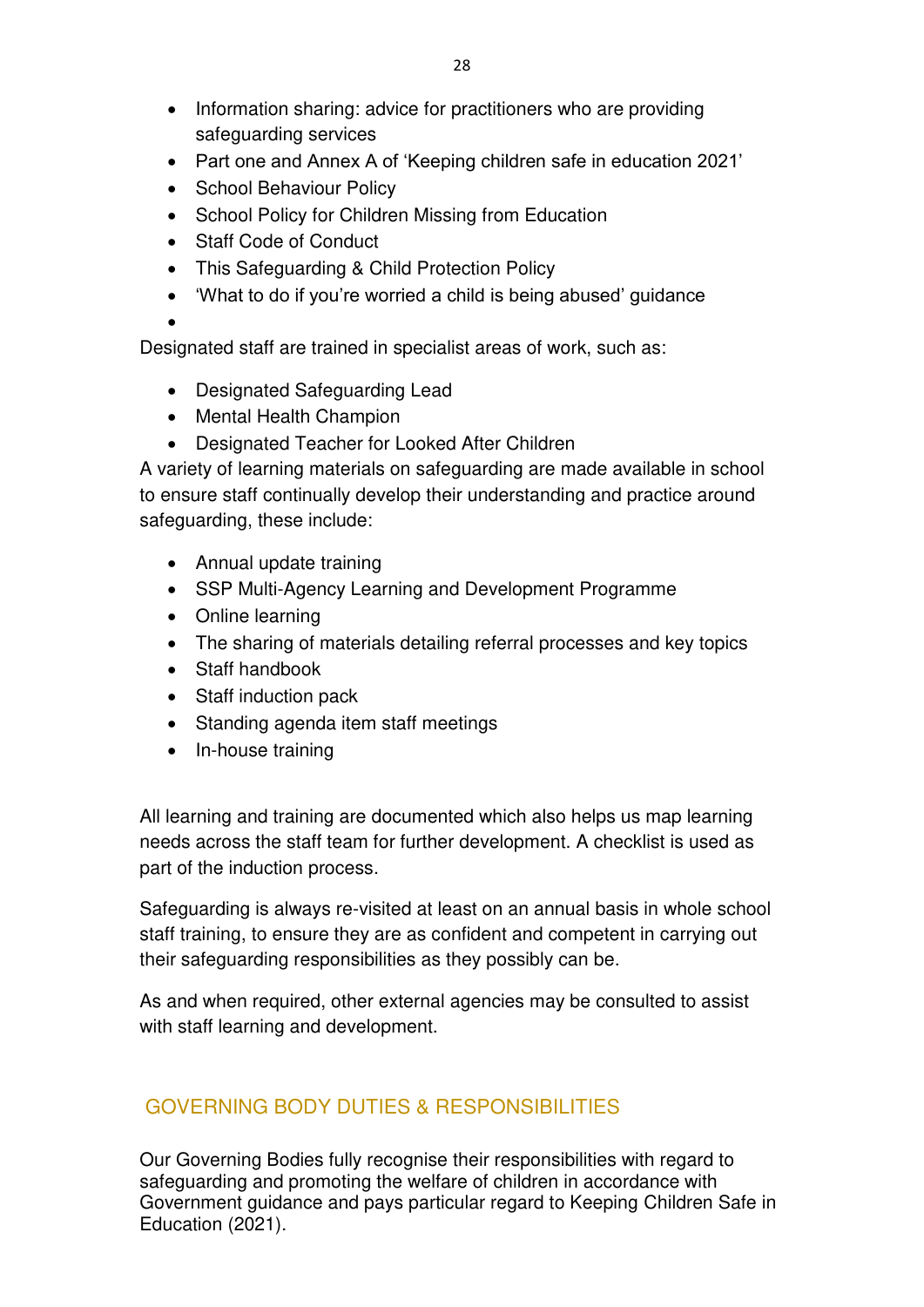The Governing Bodies have agreed processes which allow them to monitor and ensure that the school:

- Have robust safeguarding procedures in place.
- Operates safer recruitment procedures and appropriate checks are carried out on newly appointed staff and other adults working on the school site.
- Have procedures for dealing with allegations of abuse against any member of staff or adult on site.
- Has appointed a member of the Leadership Team who is designated to take lead responsibility for dealing with safeguarding and Child Protection issues.
- Will take steps to remedy any deficiencies or weaknesses with regard to safeguarding arrangements.
- Is supported by the Governing Body nominating a member responsible for liaising with the LA and/or partner agencies in the event of allegations of abuse against the Head of School; this is the Chair.
- Carries out an annual review of the safeguarding policy and procedures.
- Carries out an annual safeguarding Audit in consultation with the Governing body.

As the safeguarding of students is a function of the Local Authority (LA). The Trust requires all schools to have their own Safeguarding Policy which details the relevant local referral procedures.